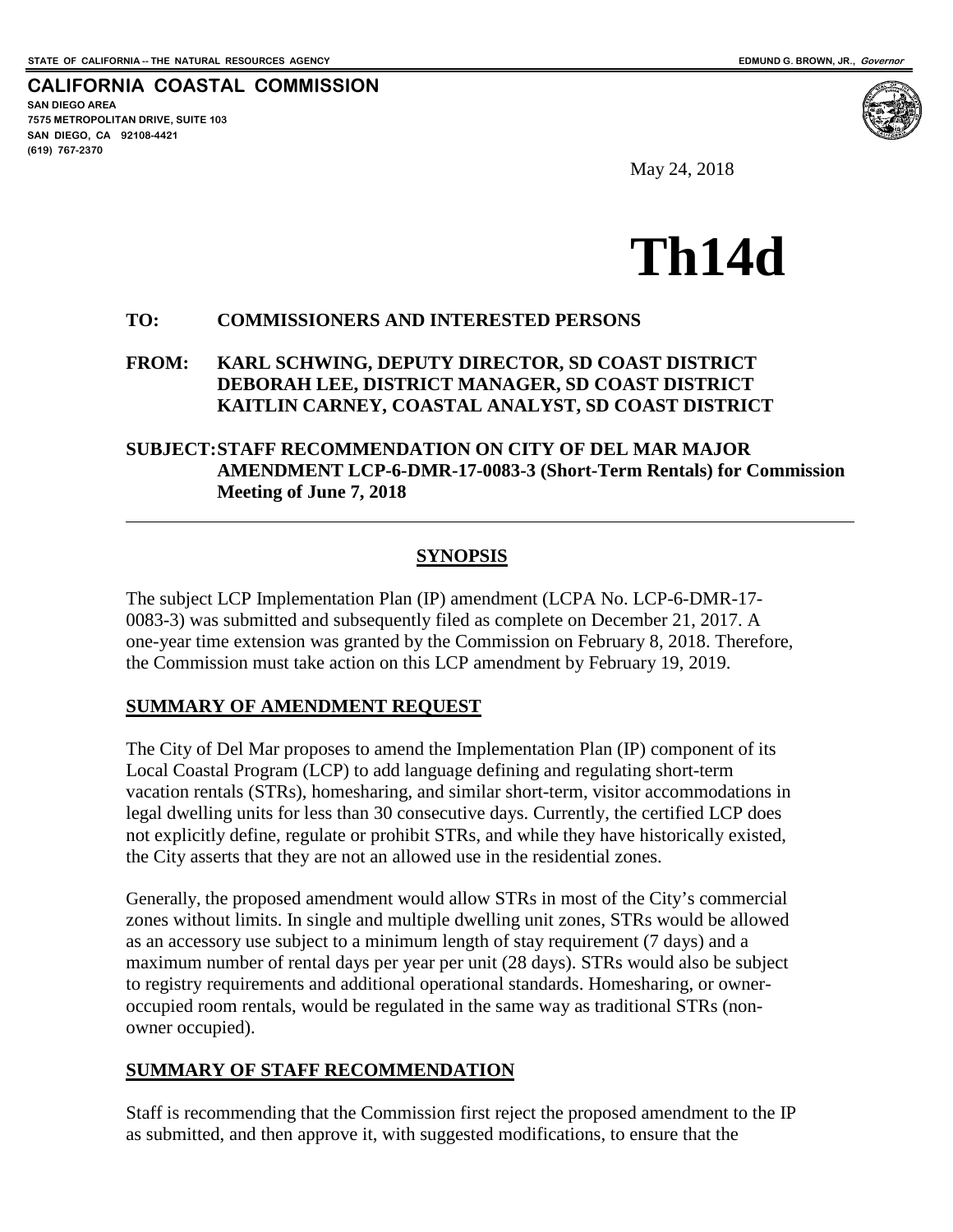proposed amendment will be consistent with the City's certified Land Use Plan (LUP) and will not result in adverse impacts to public access, specifically overnight visitorserving accommodations, especially more affordable opportunities.

Despite being a significant visitor-serving destination, there are only six hotels within the City offering just 355 rooms in total. With a very limited number of traditional hotel units within the City and only one motel project located directly on the oceanfront, STRs provide a significant supplement for visitor accommodations such that a severe restriction on the operation of STRs could have a significant adverse impact on promoting public access and visitor-serving opportunities. The Commission has emphasized that this type of use has historically provided and continues to be an important source of visitor accommodations by increasing the available supply of overnight accommodations. Part of the rationale for this position is that STRs provide amenities that distinguish them from other types of overnight lodging and may make them a more affordable option for overnight stays on the coast, particularly for groups and families. STRs also provide a visitor experience that is unique and different from a standard hotel/motel, and many are situated in close proximity to desirable visitor destinations along the shoreline. The proposal to severely limit STRs in residential areas, by establishing a minimum 7 day length of stay and limiting the number of days a STR can be rented yearly, would significantly reduce public visitor-serving opportunities and such reduction would conflict with the LUP's objectives to provide the public with quality overnight accommodations and other visitor-serving facilities.

The City has not provided sufficient data, analysis or justification to show that the proposed restrictions are necessary, nor that the proposed restrictions would serve to provide enough STRs and STR types to accommodate visitor demand for this important type of coastal accommodation consistent with the LUP. All of these issues are exacerbated by the fact that Del Mar is a significant visitor destination and such restrictive proposals will have a more pronounced effect on those families and groups most in need of the potential availability and affordability that STRs can provide and have historically.

Staff therefore recommends two types of modifications to the proposed ordinance to address this issue. First, through **Suggested Modifications #2-12**, staff recommends that the City's proposal to require a 7-day minimum stay for STRs and homeshares be changed to a 3-day minimum, which will allow for shorter, weekend stays that are more desirable to many members of the public. Next, staff recommends **Suggested Modifications #1-12** that will change the City's proposed 28-day maximum to a 180-day maximum. Staff believes that the City's proposal to limit STRs to 28 days will severely reduce the supply of STRs within the city, and will make them less available during certain times of the year, ultimately increasing the price of STRs. Staff considered several other maximum rental options, including 90 days to cover the typical summer season, but concluded that because of the ideal weather and climate in San Diego and the year-round events offered in Del Mar, a maximum of anything less than 6 months would likely be too restrictive. However, by putting a limit on the amount of time a dwelling can operate as a STR, rather than allowing it to operate as such year-round, staff aimed to address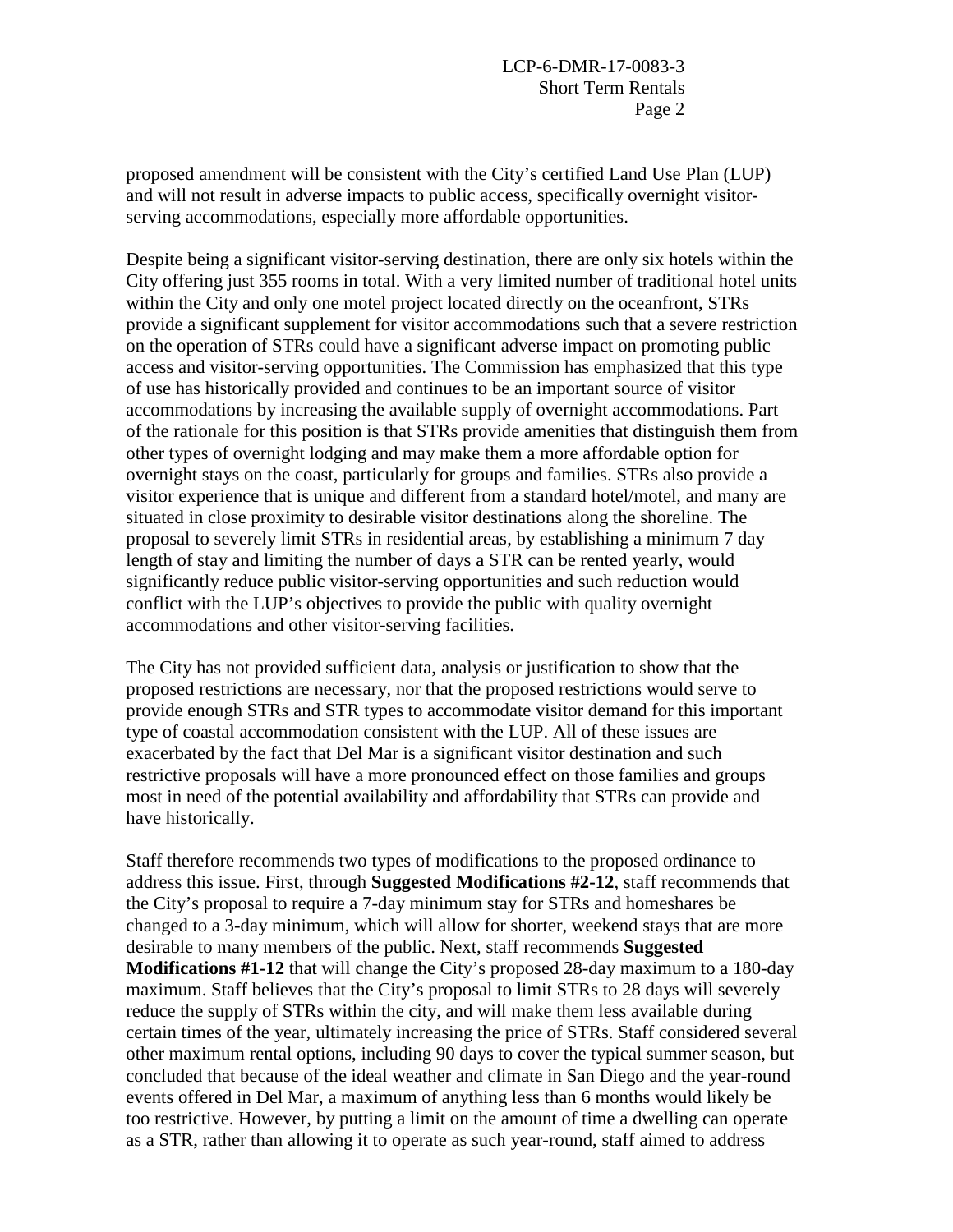community concerns about neighborhood character. The 6-month restriction will discourage commercial enterprises from purchasing properties and operating them exclusively as STRs, a concern that has been brought up by residents of Del Mar. With these modifications, the proposed amendment remains consistent with the City's intent to establish language defining and regulating STRs and can be found to be consistent with goals and policies of the City's certified LUP.

The appropriate resolutions and motions begin on Page 5. The suggested modifications begin on Page 6. The findings for denial of the Implementation Plan Amendment as submitted begin on Page 12. The findings for approval of the plan, if modified, begin on Page 26.

# **ADDITIONAL INFORMATION**

Further information on the City of Del Mar LCP Amendment LCP-6-DMR-17-0083-3 (Short Term Rentals) may be obtained from Kaitlin Carney, Coastal Planner, at (619) 767-2370.

# **[EXHIBITS](https://documents.coastal.ca.gov/reports/2018/6/Th14d/Th14d-6-2018-exhibits.pdf)**

- Exhibit 1 Proposed Ordinance/Resolution
- Exhibit 2 Strike-out/Underline Ordinance
- Exhibit 3 Commission Guidance on Short-term Vacation Rentals (December 2016)
- Exhibit 4 Commission Staff Comment Letter on STR Ordinance (September 2017)
- Exhibit 5 City STR Data
- Exhibit 6 Summary of Commission Decisions on STRs, 2000-2018
- Exhibit 7 City Council Interpretation Resolution
- Exhibit 8 Del Mar Neighborhoods Map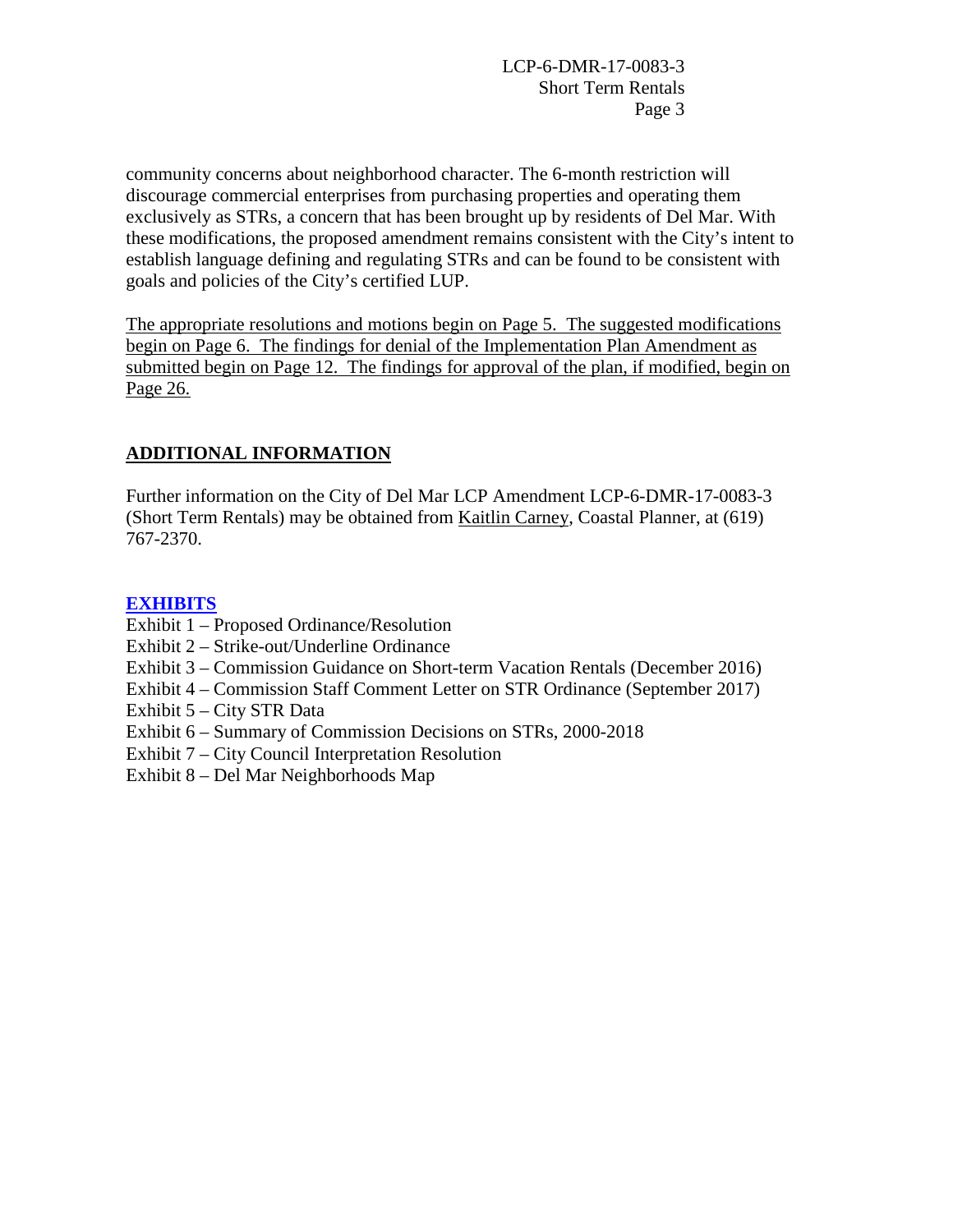## **PART I. OVERVIEW**

# **A. LCP HISTORY**

In May 1991, the City of Del Mar submitted its Land Use Plan (LUP) for Commission action. The Commission denied the LUP as submitted, but approved it with suggested modifications in September 1991. The City did not accept the suggested modifications within six months, so the City resubmitted the same documents and the Commission again approved the LUP with suggested modifications in June 1992. This time, the City Council adopted the modifications within the prescribed time and the Commission effectively certified the LUP in March 1993. The Implementation Plan (IP) was approved with suggested modifications on March 13, 2001. On September 11, 2001, the Commission concurred with the Executive Director's determination to effectively certify the City of Del Mar Local Coastal Program (LCP).

The certified LCP was first amended (LCPA No. 1-2000) in 2002 to incorporate the City's Multiple Species Conservation Program Subarea Plan. A second LCP amendment (DMR-MAJ-1-08), referenced as Garden del Mar, was approved with suggested modifications in March 2009 for the redesignation and rezoning of the property at the southeast corner of Camino del Mar and 10th Street. A third amendment (DMR-MAJ-1- 09) was approved with suggested modifications in March 2010 to revise parking regulations to support revitalization of the City's downtown business district. A fourth amendment (DMR-MAJ-1-11) involved deleting a phrase regarding the processing for authorization of reductions in wetland setbacks so as to delete automatic deferral to California Department of Fish and Wildlife. A fifth amendment (LCP-6-DMR-16-0073- 1) was approved with suggested modifications in May 2017 to add and update various sections related to off-street parking to more efficiently utilize existing spaces in commercial zones, change in-lieu fee parking program requirements, and incentivize alternative transportation options. A sixth amendment (LCP-6-DMR-17-0011-1) was approved with a suggested modification in September 2017 to add a new section to establish a process for approval of temporary uses on private property. Most recently in February 2018, the Commission approved LCP Amendment No. LCP-6-DMR-17-0062-2 to revise the City's regulations for Accessory Dwelling Units and Junior Accessory Dwelling Units to be consistent with state law.

# **B. STANDARD OF REVIEW**

Pursuant to Section 30513 of the Coastal Act, the Commission may only reject zoning ordinances or other implementing actions, as well as their amendments, on the grounds that they do not conform with, or are inadequate to carry out, the provisions of the certified LUP. The Commission shall take action by a majority vote of the Commissioners present.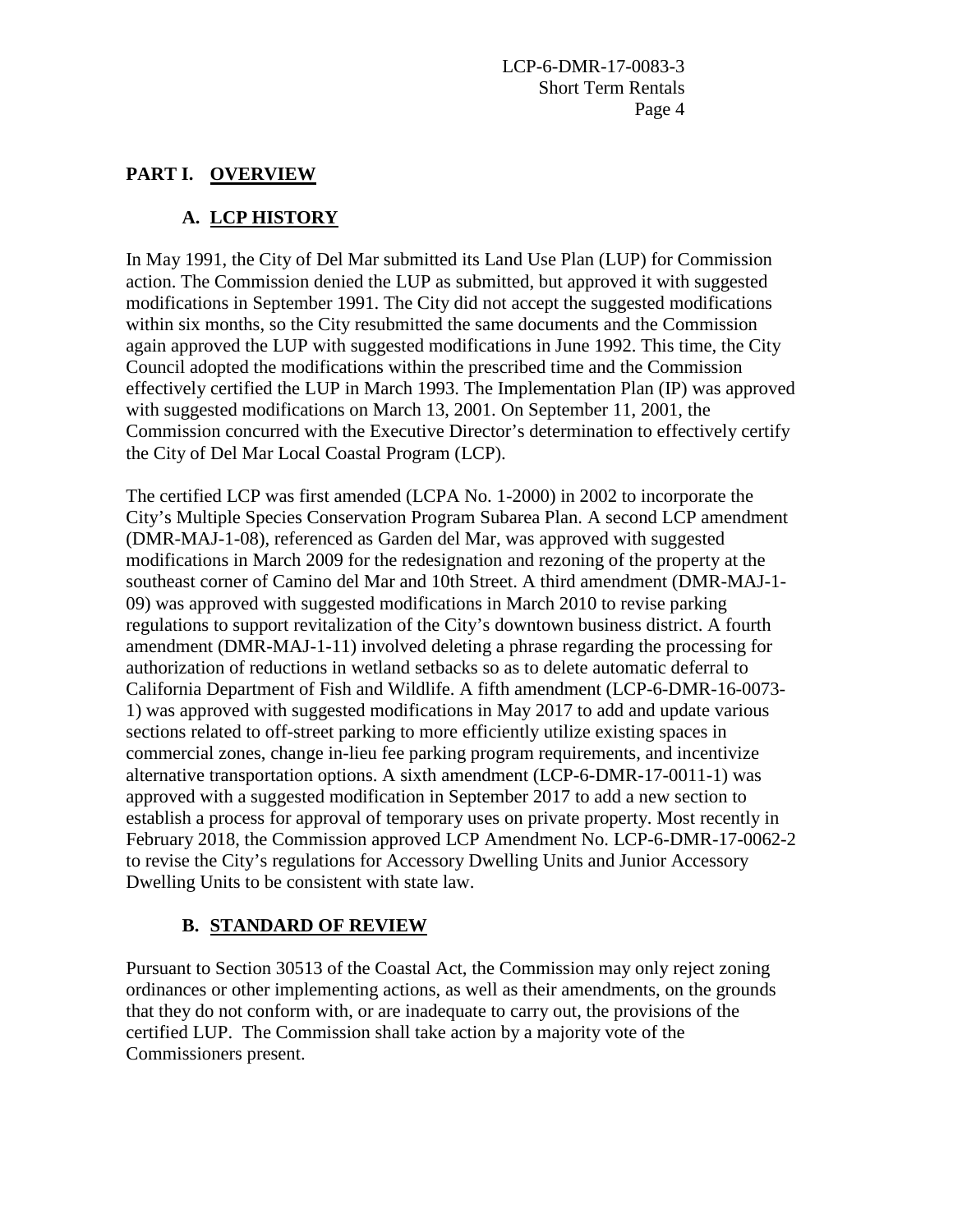# **C. PUBLIC PARTICIPATION**

Section 30503 of the Coastal Act requires local governments to provide the public with maximum opportunities to participate in the development of the LCP amendment prior to its submittal to the Commission for review. The City has held Planning Commission and City Council meetings with regard to the subject amendment request. All of those local hearings were duly noticed to the public. Notice of the subject amendment has been distributed to all known interested parties.

# **PART II. LOCAL COASTAL PROGRAM SUBMITTAL - RESOLUTIONS**

Following a public hearing, staff recommends the Commission adopt the following resolutions and findings. The appropriate motion to introduce the resolution and a staff recommendation are provided just prior to each resolution.

## **I. MOTION I:** *I move that the Commission reject the Implementation Program Amendment LCP-6-DMR-17-0083-3 for the City of Del Mar LCP as submitted.*

# **STAFF RECOMMENDATION OF REJECTION:**

Staff recommends a **YES** vote. Passage of this motion will result in rejection of Implementation Program and the adoption of the following resolution and findings. The motion passes only by an affirmative vote of a majority of the Commissioners present.

## **RESOLUTION TO DENY CERTIFICATION OF THE IMPLEMENTATION PROGRAM AS SUBMITTED:**

The Commission hereby denies certification of the Implementation Program Amendment LCP-6-DMR-17-0083-3 submitted for the City of Del Mar LCP and adopts the findings set forth below on grounds that the Implementation Program as submitted does not conform with, and is inadequate to carry out, the provisions of the certified Land Use Plan. Certification of the Implementation Program would not meet the requirements of the California Environmental Quality Act as there are feasible alternatives and mitigation measures that would substantially lessen the significant adverse impacts on the environment that will result from certification of the Implementation Program as submitted.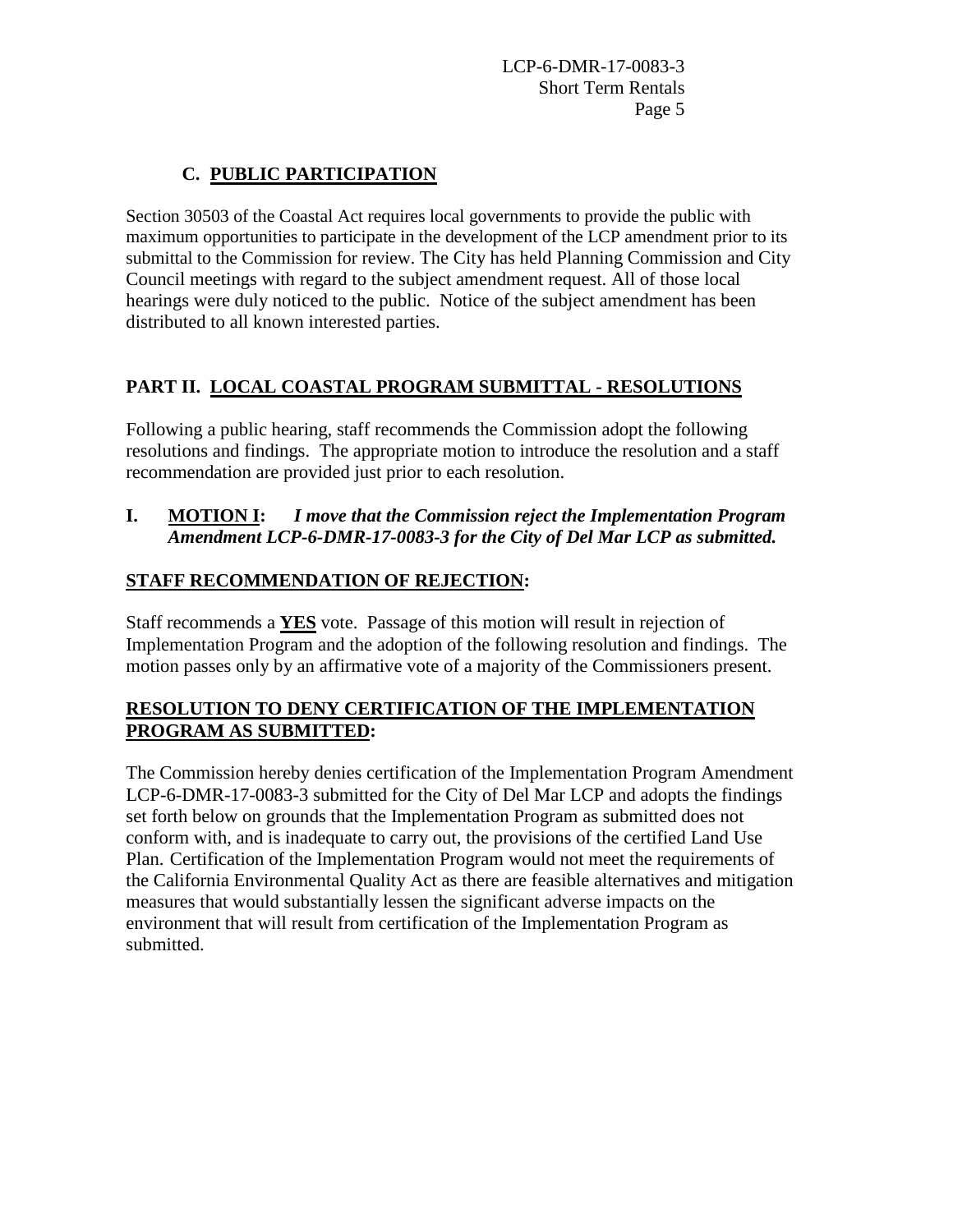## **II. MOTION II:** *I move that the Commission certify the Implementation Program Amendment LCP-6-DMR-17-0083-3 for the City of Del Mar LCP if it is modified as suggested in this staff report.*

## **STAFF RECOMMENDATION:**

Staff recommends a **YES** vote. Passage of this motion will result in certification of the Implementation Program Amendment with suggested modifications and the adoption of the following resolution and findings. The motion passes only by an affirmative vote of a majority of the Commissioners present.

### **RESOLUTION TO CERTIFY THE IMPLEMENTATION PROGRAM AMENDMENT WITH SUGGESTED MODIFICATIONS:**

The Commission hereby certifies the Implementation Program Amendment LCP-6- DMR-17-0083-3 for the City of Del Mar if modified as suggested and adopts the findings set forth below on grounds that the Implementation Program Amendment, with the suggested modifications, conforms with and is adequate to carry out the certified Land Use Plan. Certification of the Implementation Program Amendment if modified as suggested complies with the California Environmental Quality Act, because either 1) feasible mitigation measures and/or alternatives have been incorporated to substantially lessen any significant adverse effects of the Implementation Program Amendment on the environment, or 2) there are no further feasible alternatives and mitigation measures that would substantially lessen any significant adverse impacts on the environment.

## **PART III. SUGGESTED MODIFICATIONS**

Staff recommends the following suggested revisions to the proposed Implementation Plan be adopted. The underlined sections represent language that the Commission suggests be added, and the struck-out sections represent language which the Commission suggests be deleted from the language as originally submitted.

1. Modify Section 5.04.050 Exemption: Dwelling Unit as follows:

This Title does not apply to the following activities within a dwelling unit: […]

*B. Home exchange* 

*C. Home sharing or room rental* 

*D. Short term rental of a dwelling unit as an accessory use for up to 28 180 days maximum per year*

2. Modify Section 30.10.040 Accessory Uses for the R1-40 Zone as follows: […]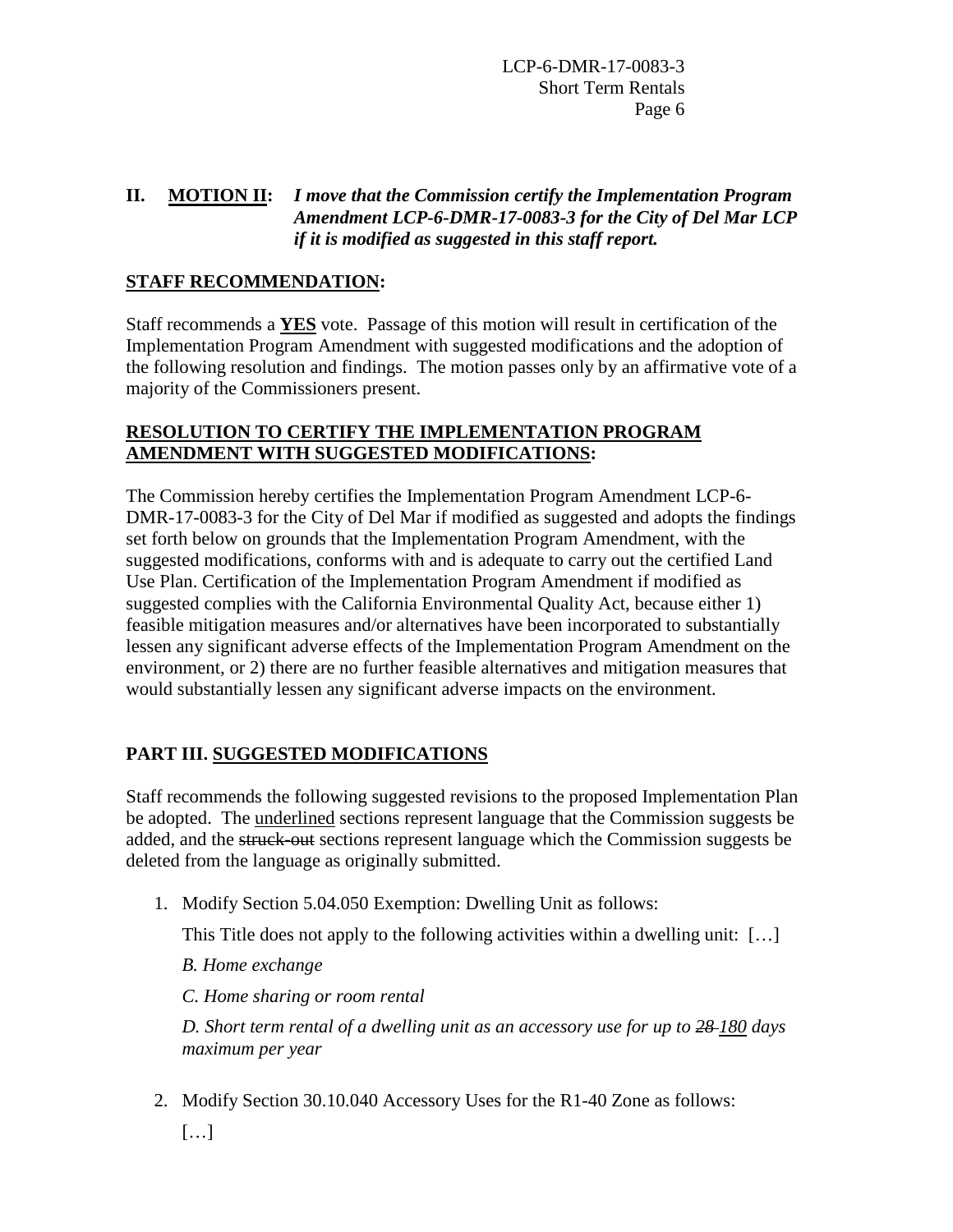*C. Short Term Rental of a dwelling unit subject to the following limitations:* 

*1. The rental term shall be a minimum of 7 3 consecutive days.* 

*2. The total number of days the dwelling unit is rented as a short term rental shall not exceed 28 180 days per calendar year.* […]

*D. Home sharing or room rental subject to the following limitations:* 

[…]

*4. If the rental term for the Home Sharing or room rental is less than 30 consecutive days, then the following limitations shall apply:* 

*a. The minimum rental term for a Home Sharing or short term rental shall be 7 3 consecutive days.* 

*b. The total number of days the dwelling unit is rented for Home Sharing or short term rental shall not exceed 28 180 days per calendar year.* 

[…]

3. Modify Section 30.11.040 Accessory Uses for the R1-14 Zone as follows:

[…]

- *C. Short Term Rental of a dwelling unit subject to the following limitations:* 
	- *1. The rental term shall be a minimum of 7 3 consecutive days.*
	- *2. The total number of days the dwelling unit is rented as a short term rental shall not exceed 28 180 days per calendar year.*

[…]

*D. Home sharing or room rental subject to the following limitations:* 

[…]

*4. If the rental term for the Home Sharing or room rental is less than 30 consecutive days, then the following limitations shall apply:* 

*a. The minimum rental term for a Home Sharing or short term rental shall be 7 3 consecutive days.* 

*b. The total number of days the dwelling unit is rented for Home Sharing or short term rental shall not exceed 28 180 days per calendar year.* 

[…]

4. Modify Section 30.12.040 Accessory Uses for the R1-10 Zone as follows:

[…]

*C. Short Term Rental of a dwelling unit subject to the following limitations: 1. The rental term shall be a minimum of 7 3 consecutive days.*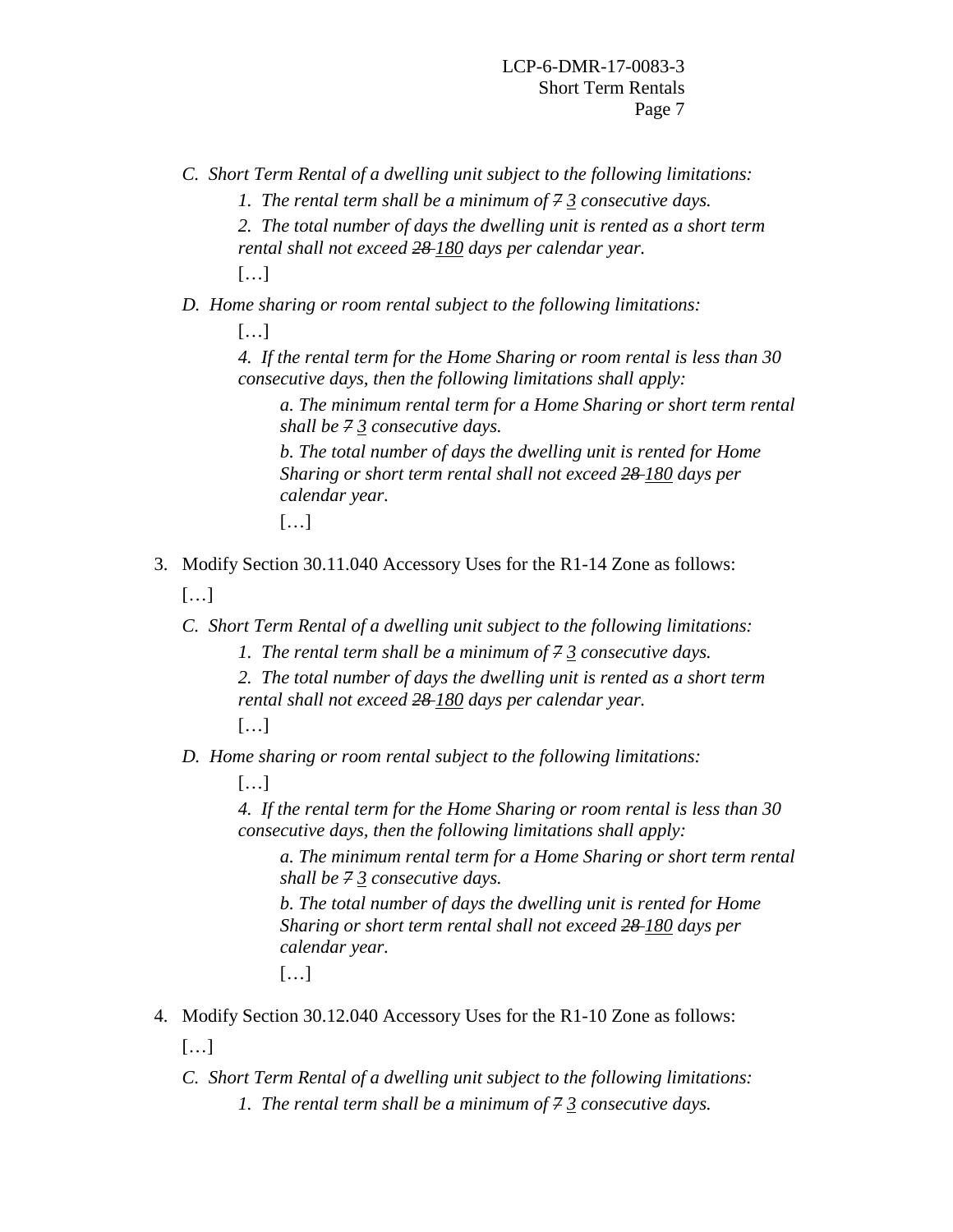- *2. The total number of days the dwelling unit is rented as a short term rental shall not exceed 28 180 days per calendar year.*
- […]
- *D. Home sharing or room rental subject to the following limitations:* 
	- […]

*4. If the rental term for the Home Sharing or room rental is less than 30 consecutive days, then the following limitations shall apply:* 

*a. The minimum rental term for a Home Sharing or short term rental shall be 7 3 consecutive days.* 

*b. The total number of days the dwelling unit is rented for Home Sharing or short term rental shall not exceed 28 180 days per calendar year.* 

[…]

5. Modify Section 30.13.040 Accessory Uses for the R1-10B Zone as follows:

[…]

- *C. Short Term Rental of a dwelling unit subject to the following limitations:* 
	- *1. The rental term shall be a minimum of 7 3 consecutive days.*
	- *2. The total number of days the dwelling unit is rented as a short term rental shall not exceed 28 180 days per calendar year.*
	- […]
- *D. Home sharing or room rental subject to the following limitations:*

[…]

*4. If the rental term for the Home Sharing or room rental is less than 30 consecutive days, then the following limitations shall apply:* 

*a. The minimum rental term for a Home Sharing or short term rental shall be 7 3 consecutive days.* 

*b. The total number of days the dwelling unit is rented for Home Sharing or short term rental shall not exceed 28 180 days per calendar year.* 

- […]
- 6. Modify Section 30.14.040 Accessory Uses for the R1-5 Zone as follows:

[…]

- *C. Short Term Rental of a dwelling unit subject to the following limitations:* 
	- *1. The rental term shall be a minimum of 7 3 consecutive days.*
	- *2. The total number of days the dwelling unit is rented as a short term rental shall not exceed 28 180 days per calendar year.*
	- […]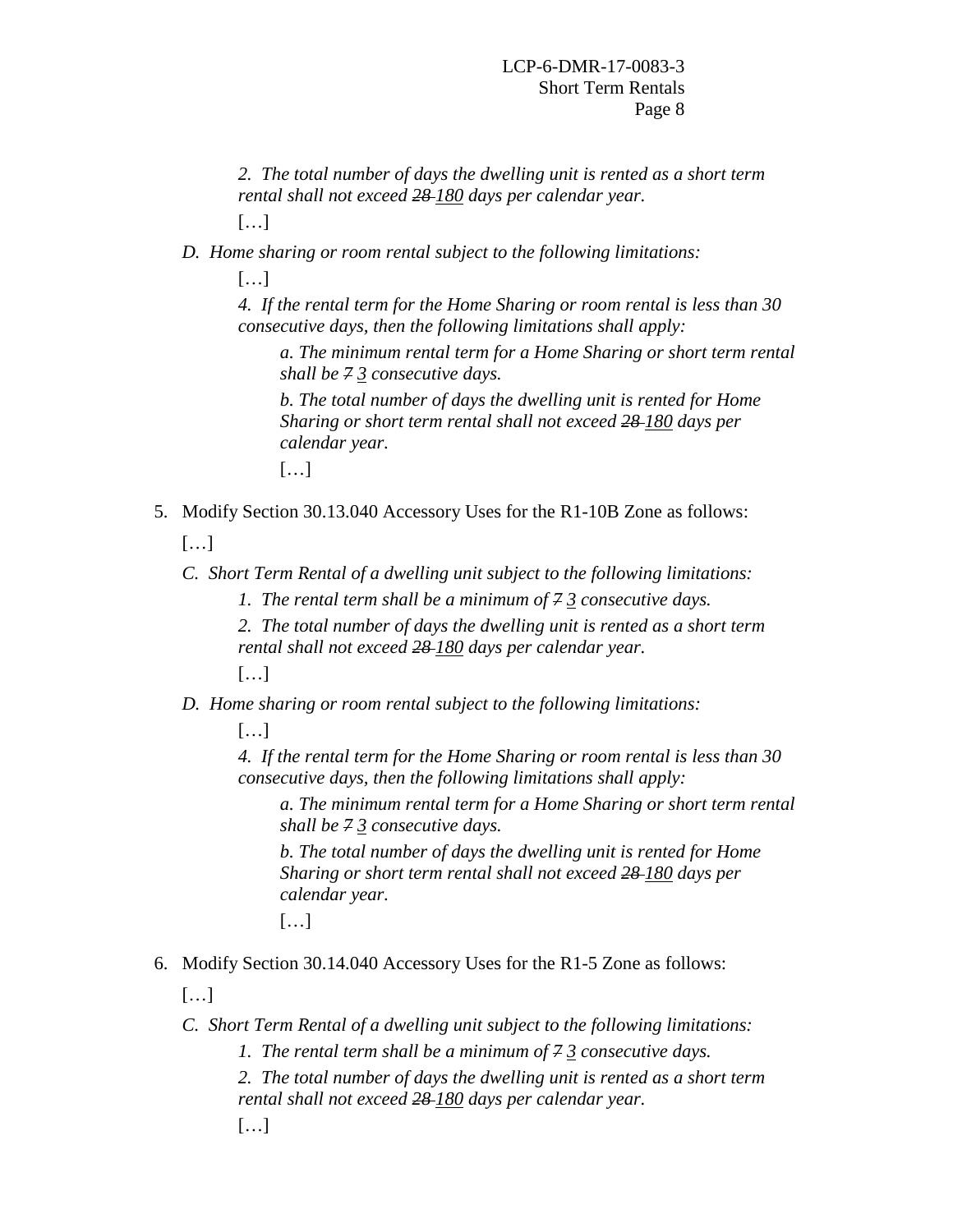*D. Home sharing or room rental subject to the following limitations:* 

[…]

*4. If the rental term for the Home Sharing or room rental is less than 30 consecutive days, then the following limitations shall apply:* 

*a. The minimum rental term for a Home Sharing or short term rental shall be 7 3 consecutive days.* 

*b. The total number of days the dwelling unit is rented for Home Sharing or short term rental shall not exceed 28 180 days per calendar year.* 

[…]

7. Modify Section 30.15.040 Accessory Uses for the R1-5B Zone as follows:

[…]

- *C. Short Term Rental of a dwelling unit subject to the following limitations:* 
	- *1. The rental term shall be a minimum of 7 3 consecutive days.*

*2. The total number of days the dwelling unit is rented as a short term rental shall not exceed 28 180 days per calendar year.* 

[…]

- *D. Home sharing or room rental subject to the following limitations:* 
	- […]

*4. If the rental term for the Home Sharing or room rental is less than 30 consecutive days, then the following limitations shall apply:* 

*a. The minimum rental term for a Home Sharing or short term rental shall be 7 3 consecutive days.* 

*b. The total number of days the dwelling unit is rented for Home Sharing or short term rental shall not exceed 28 180 days per calendar year.* 

[…]

8. Modify Section 30.16.040 Accessory Uses for the RM-East Zone as follows:

[…]

*C. Short Term Rental of a dwelling unit subject to the following limitations:* 

*1. The rental term shall be a minimum of 7 3 consecutive days.* 

*2. The total number of days the dwelling unit is rented as a short term rental shall not exceed 28 180 days per calendar year.* 

[…]

*D. Home sharing or room rental subject to the following limitations:*  […]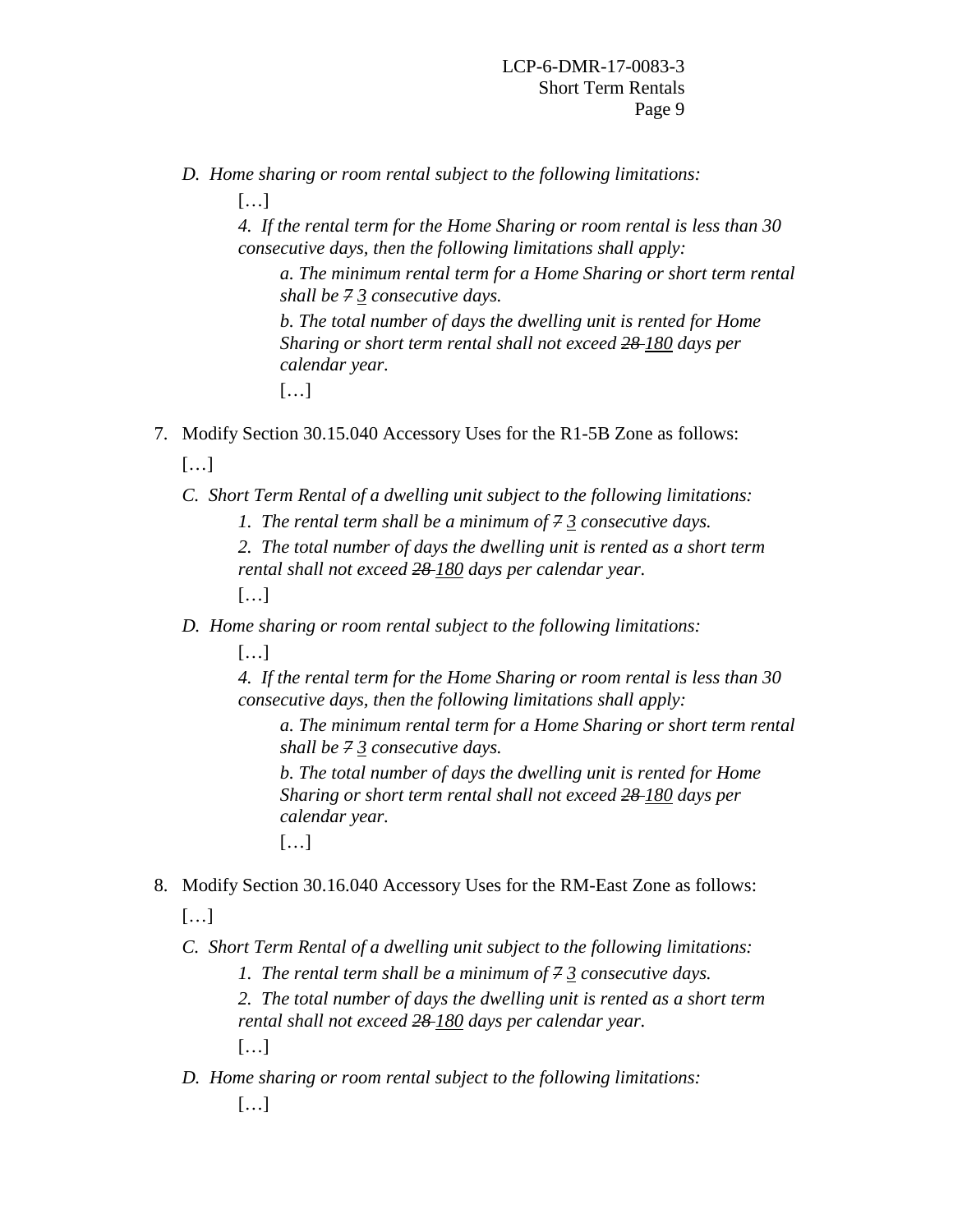*4. If the rental term for the Home Sharing or room rental is less than 30 consecutive days, then the following limitations shall apply:* 

*a. The minimum rental term for a Home Sharing or short term rental shall be 7 3 consecutive days.* 

*b. The total number of days the dwelling unit is rented for Home Sharing or short term rental shall not exceed 28 180 days per calendar year.* 

- […]
- 9. Modify Section 30.17.040 Accessory Uses for the RM-West Zone as follows:  $[...]$ 
	- *C. Short Term Rental of a dwelling unit subject to the following limitations:* 
		- *1. The rental term shall be a minimum of 7 3 consecutive days.*
		- *2. The total number of days the dwelling unit is rented as a short term rental shall not exceed 28 180 days per calendar year.*

[…]

- *D. Home sharing or room rental subject to the following limitations:* 
	- […]

*4. If the rental term for the Home Sharing or room rental is less than 30 consecutive days, then the following limitations shall apply:* 

*a. The minimum rental term for a Home Sharing or short term rental shall be 7 3 consecutive days.* 

*b. The total number of days the dwelling unit is rented for Home Sharing or short term rental shall not exceed 28 180 days per calendar year.* 

[…]

10. Modify Section 30.18.040 Accessory Uses for the RM-Central Zone as follows:

[…]

*C. Short Term Rental of a dwelling unit subject to the following limitations:* 

*1. The rental term shall be a minimum of 7 3 consecutive days.* 

*2. The total number of days the dwelling unit is rented as a short term rental shall not exceed 28 180 days per calendar year.*

[…]

*D. Home sharing or room rental subject to the following limitations:* 

[…]

*4. If the rental term for the Home Sharing or room rental is less than 30 consecutive days, then the following limitations shall apply:*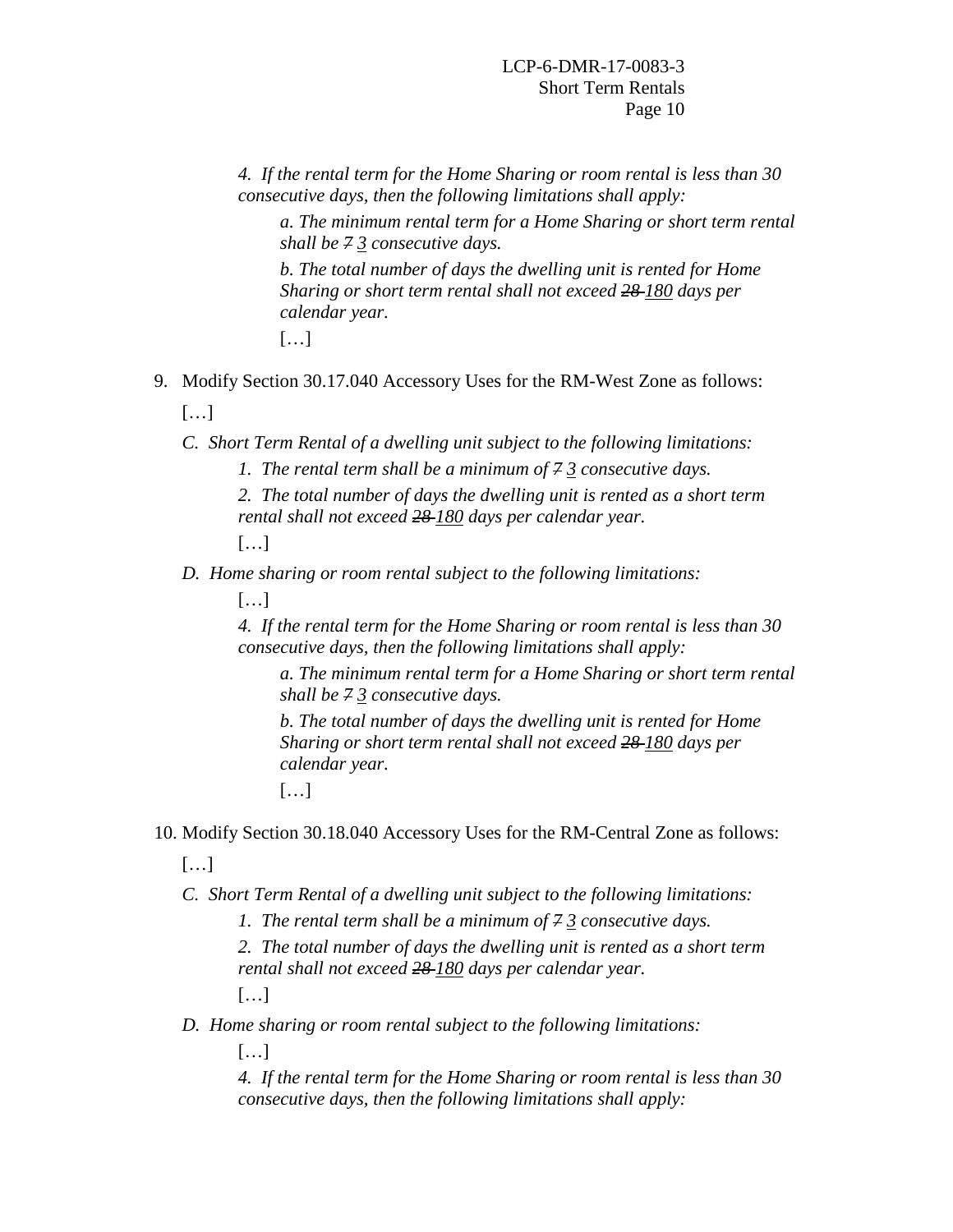*a. The minimum rental term for a Home Sharing or short term rental shall be 7 3 consecutive days. b. The total number of days the dwelling unit is rented for Home* 

*Sharing or short term rental shall not exceed 28 180 days per calendar year.* 

[…]

11. Modify Section 30.19.040 Accessory Uses for the RM-South Zone as follows:

[…]

- *C. Short Term Rental of a dwelling unit subject to the following limitations:* 
	- *1. The rental term shall be a minimum of 7 3 consecutive days.*
	- *2. The total number of days the dwelling unit is rented as a short term rental shall not exceed 28 180 days per calendar year.*

[…]

*D. Home sharing or room rental subject to the following limitations:* 

[…]

*4. If the rental term for the Home Sharing or room rental is less than 30 consecutive days, then the following limitations shall apply:* 

*a. The minimum rental term for a Home Sharing or short term rental shall be 7 3 consecutive days.* 

*b. The total number of days the dwelling unit is rented for Home Sharing or short term rental shall not exceed 28 180 days per calendar year.* 

[…]

12. Modify Section 30.20.040 Accessory Uses for the R2 Zone as follows:

[…]

*C. Short Term Rental of a dwelling unit subject to the following limitations:* 

*1. The rental term shall be a minimum of 7 3 consecutive days.* 

*2. The total number of days the dwelling unit is rented as a short term rental shall not exceed 28 180 days per calendar year.* 

[…]

*D. Home sharing or room rental subject to the following limitations:* 

[…]

*4. If the rental term for the Home Sharing or room rental is less than 30 consecutive days, then the following limitations shall apply:* 

*a. The minimum rental term for a Home Sharing or short term rental shall be 7 3 consecutive days.*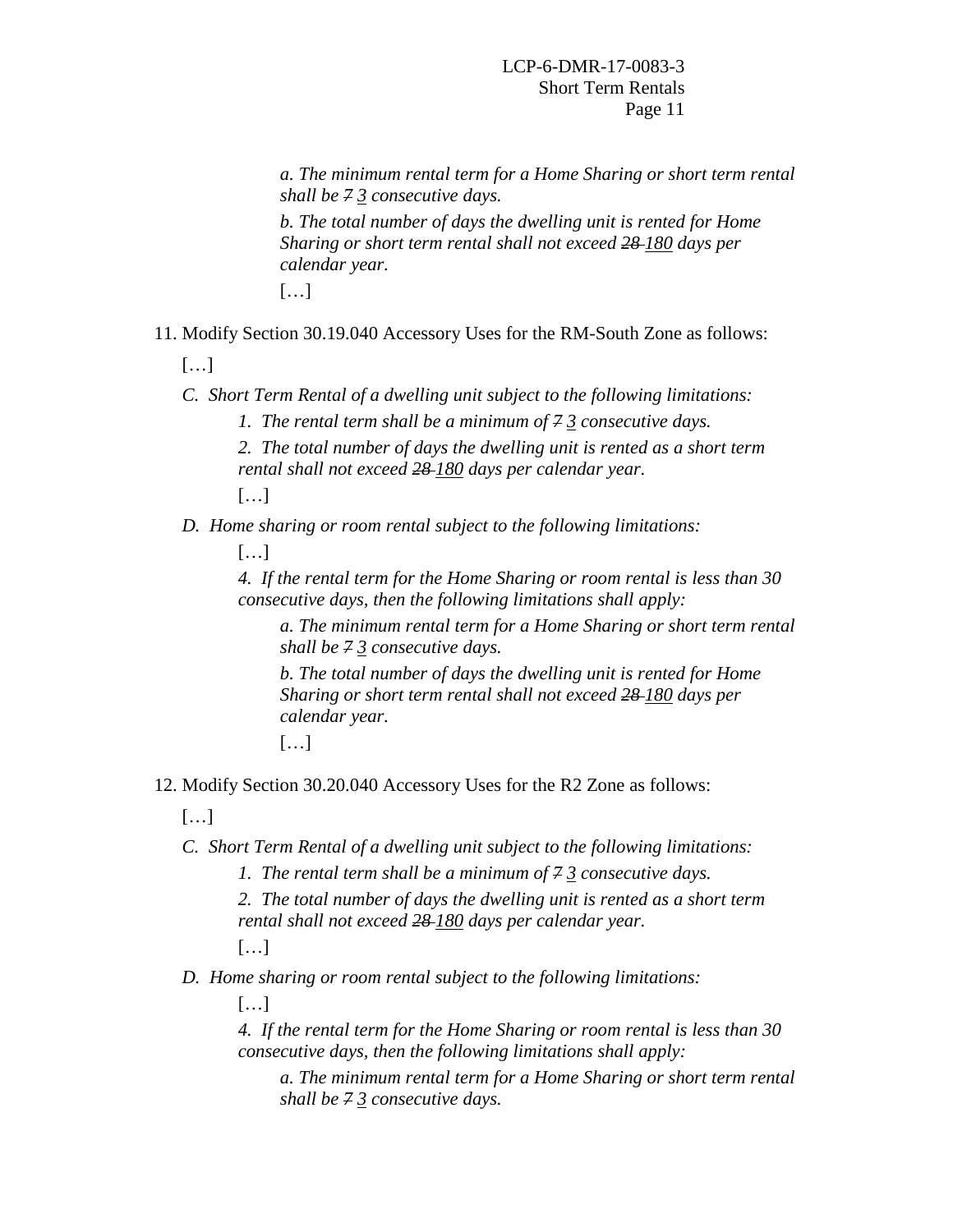*b. The total number of days the dwelling unit is rented for Home Sharing or short term rental shall not exceed 28 180 days per calendar year.* 

[…]

### **PART IV. FINDINGS FOR REJECTION OF THE DEL MAR LCP IMPLEMENTATION PLAN AMENDMENT, AS SUBMITTED, AND APPROVAL, IF MODIFIED**

### **A. AMENDMENT DESCRIPTION**

The proposed amendment would allow short term rentals (STRs) in most of the City's commercial zones without limits on the length of stay or number of rental days per year. In single and multiple dwelling unit zones, STRs would be allowed as an accessory use subject to a minimum length of stay requirement (7 days) and a maximum number of rental days per year (28 days). Effectively, under the proposed ordinance, a property owner would be allowed to rent out their home as a STR for four, 1-week periods per year. STRs would also be subject to registry requirements and additional operational standards, described in more detail in Section C.2. Homeshares (owner-occupied) would be regulated in the same way as traditional STRs (non-owner occupied units).

## **B. LOCAL BACKGROUND**

The renting of a residence for transient users is not a new occurrence in Del Mar. Information and testimony presented by the public at various City meetings confirms that tourists have used residential properties for vacation rentals of undetermined length in Del Mar for decades. Historically, it is well known that visitors would frequent the Del Mar area to enjoy the summer months, race track season, and the Del Mar Fair. The City's Community Plan, which is not part of its certified LCP, provides some historical background on the topic. The Community Plan recognizes a transient use in its North Beach residential neighborhoods as far back as the mid-1970's when the document was authored. The North Beach area of the City (generally the area bounded by the mouth of the San Dieguito River in the north,  $17<sup>th</sup>$  Street in the south, the ocean on the west, and the railroad on the east) is described in the Community Plan as: "A comparatively large percentage of transient housing is available within this planning area. During the year much of this transient housing changes from occupancy by students and moderate income families in off-season months to wealthy tourists (often affiliated with the race track) or the property owners themselves during the summer" (Del Mar Community Plan, Community Development Element, pg. 56). The Community Plan also describes transient rentals in the South Beach area (from  $15<sup>th</sup>$  Street in the north to approximately  $4<sup>th</sup>$  Street in the south, and Camino del Mar on the east) and states "[a]s in the North Beach area, a large percentage of rental housing is available…" (pg. 55).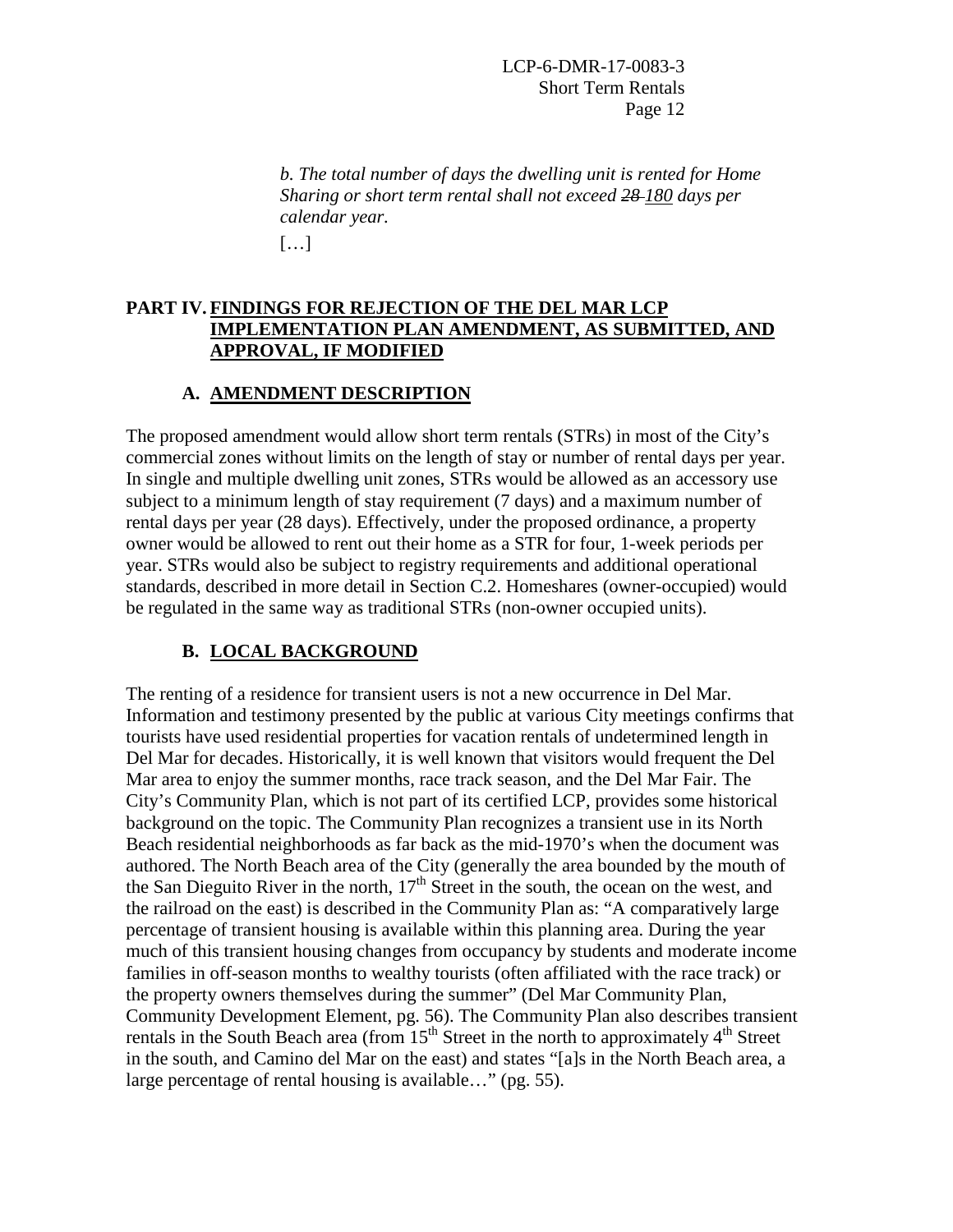The City's efforts to regulate STRs began in earnest in 2016 after the introduction of popular online booking sites lowered barriers for property owners to offer rentals on the short-term market, increasing the prevalence and visibility of STRs in the City. In January 2017, the City Council requested a Zoning Code interpretation by the Planning Commission to determine if short term rentals are an allowed use within the City's residential zones. In February 2017, the Planning Commission determined that STRs were not defined in the Zoning Code and no interpretation could be made. This decision was appealed to the City Council; and, in April 2017, the City Council approved by resolution a formal interpretation that determined STRs are not permitted in the single and multiple dwelling unit residential zones (R1-40, R1-14, R1-10, R1-10B, R1-5, R1- 5B, RM-East, RM-West, RM-Central, RM-South, and R-2), but STRs are allowed in the Residential-Commercial (RC) Zone. The City made this interpretation with findings that include, in part, 1) STR is an appropriate use in visitor-serving areas and some commercial areas, but not in residential areas, 2) The City's Community Plan has many goals and programs to separate residential areas from visitor serving and commercial areas, 3) The City Zoning Code is permissive; only those uses expressly allowed, or found to be authorized by formal interpretation, are considered allowed, 4) The use of residential dwellings as STRs is transient in nature and more similar to visitor-serving commercial uses such as a hotel, motel, or other commercial use than to a residential use and 5) A neighborhood of residents, be they owners or tenants (renting 30 days or more), is different from a neighborhood of short-term visitors. [\(Exhibit 7\)](https://documents.coastal.ca.gov/reports/2018/6/Th14d/Th14d-6-2018-exhibits.pdf)

In 2016, a series of urgency ordinances established a temporary moratorium on new STRs; however, following the Council's interpretation, the moratorium was no longer necessary. Instead, the Council directed City staff to not begin enforcement against existing, non-conforming STRs, thereby beginning a "forbearance period," until regulations for STRs could be developed.

Following their interpretation, the City Council also directed City staff to develop an ordinance regulating STRs and expressed a desire that STRs be defined as rentals for less than 30 consecutive days, STRs continue to be allowed in the Residential-Commercial (RC) zone, STRs be limited as an accessory use in all other residential zones for a maximum of 28 days per calendar year (per unit) and a minimum stay of seven days, STR activity in residential zones be subject to a simple registry requirement, and similar short-term commercial activity in a dwelling unit be regulated the same way. In September 2017, the Del Mar Planning Commission considered the proposed ordinance regulating STRs and recommended that the City Council extend the forbearance period for existing STRs for one year in order to collect data and monitor existing STRs. The Planning Commission desired additional data in order to make an informed decision and felt that the 28-day maximum and 7-day minimum may be too restrictive. In October 2017, the Del Mar City Council introduced the subject ordinance and then subsequently adopted it on November 6, 2017.

In approving the subject amendment, the City Council found that the establishment of the proposed new regulations for STRs is necessary to maintain quality of life and minimize the potential for negative effects on residential neighborhoods.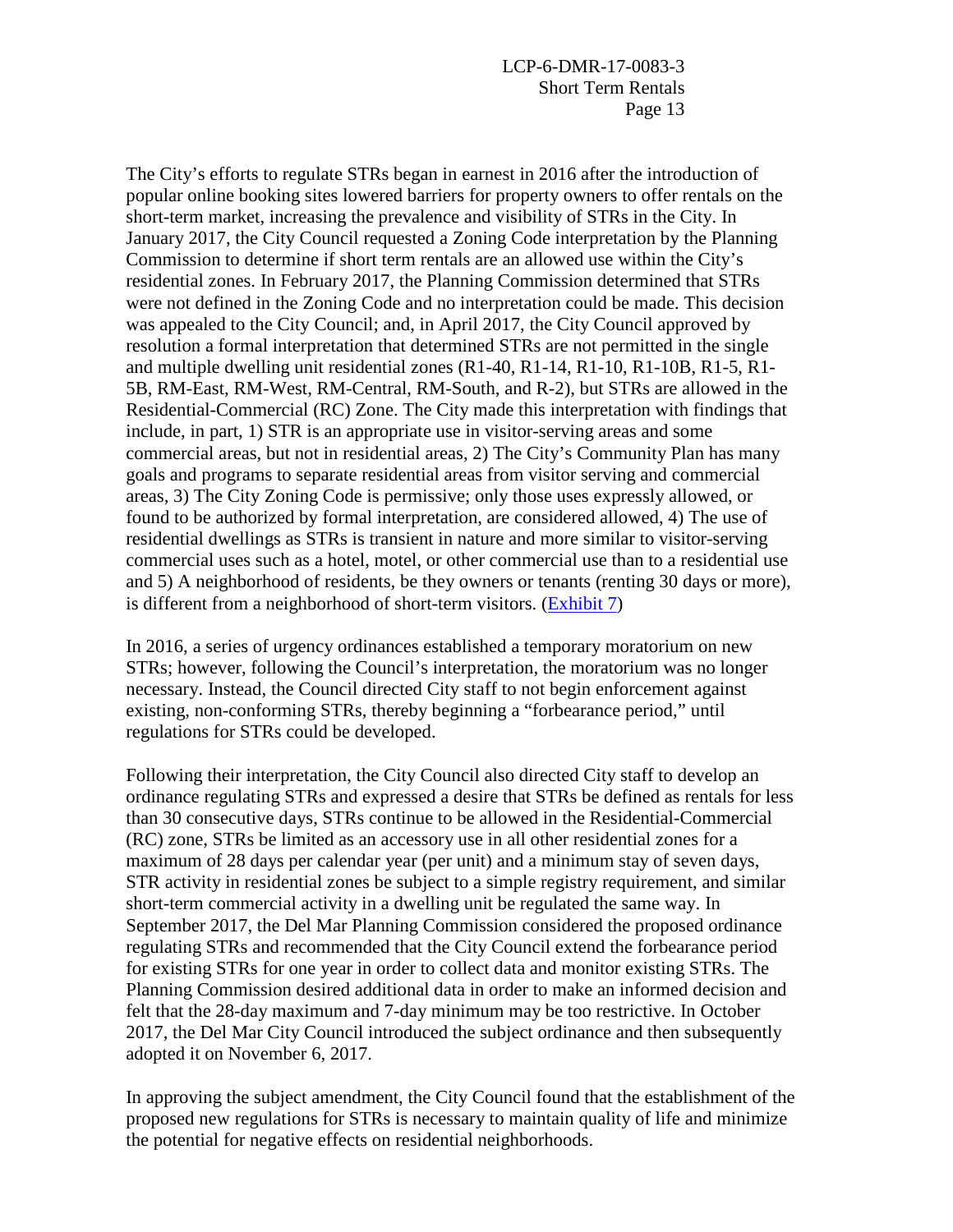## **C. FINDINGS FOR REJECTION, AS SUBMITTED**

The proposed amendment affects the IP component of the City's LCP. The standard of review for LCP implementation submittals or amendments is their consistency with and ability to carry out the provisions of the certified Land Use Plan (LUP).

**1) Purpose and Intent of the Ordinance.** The purpose of this proposed amendment is to establish regulations for STRs in order to maintain quality of life in residential zones and minimize the potential for negative effects on residential neighborhoods. The amendment is intended to establish a process for property owners to register their dwelling or a room within it if they choose to rent it short term, or participate in a short term commercial home exchange in a residential zone.

**2) Major Provisions of the Ordinance.** The proposed amendment would establish several new definitions, would define where short-term rentals and other similar uses are allowed in the City, and would establish operational standards for STRs.

The proposed amendment would establish new definitions for the following terms in Section 30.04: home exchange, home sharing, hotel, motel, and short term rental.

Section 30.04.010 is proposed to be amended to include the definition of "Home Exchange" as a type of accommodation in a legal dwelling unit in which two parties agree to offer exclusive use of each other's homes for living and sleeping purposes for a set period of time whereby the agreement involves the exchange of homes, and may include the use of the vehicles associated with those homes, with no additional monetary exchange or other consideration exchanged between the parties; also known as home swapping.

Section 30.04.010 is proposed to be amended to include the definition of "Home Sharing" as a type of accommodation in a legal dwelling unit whereby a room or multiple rooms are rented to guests for less than 30 consecutive days for temporary living or sleeping purposes within a portion of the primary residence of the property owner or tenant.

Section 30.04.010 is proposed to be amended to include the definition of "Hotel" as a building or group of buildings on a property in which there are six or more guest rooms used or designed to be used for sleeping proposes that are rented for less than 30 consecutive days. This term does not include time shares or fractional ownership interests.

Section 30.04.130 is proposed to be amended to include the definition of "Motel" as a group of attached or detached buildings consisting of six or more guest rooms used or designed to be used for sleeping purposes, that are rented for less than 30 consecutive days, and where a majority of the guest rooms open individually and directly to the outside. This term does not include time shares or fractional ownership interests.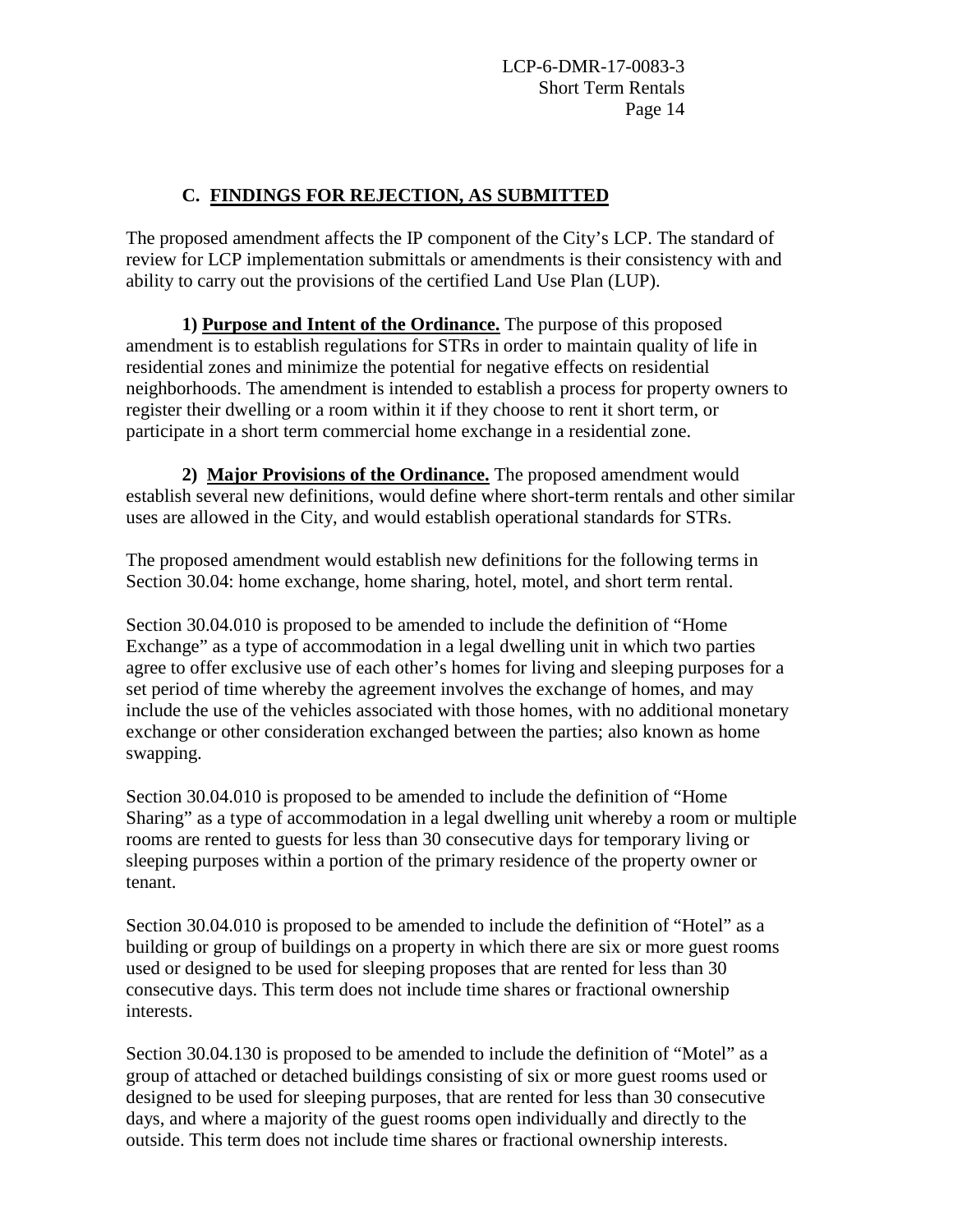Section 30.04.180 is proposed to be amended to include the definition of "Short Term Rental" as a type of visitor accommodation in a legal dwelling unit whereby the dwelling unit is rented for less than 30 consecutive days for temporary living or sleeping purposes.

The proposed amendment would allow STRs in the Residential-Commercial (RC), Visitor-Commercial (VC), Central Commercial (CC), North Commercial (NC), and Professional Commercial (PC) Zones of the City of Del Mar without limit. In single dwelling unit residential zones  $(R1-40, R1-14, R1-10, R1-10B, R1-5,$  and  $R1-5B)$  and multiple dwelling unit residential zones (R2, RM-West, RM-East, RM-Central, and RM-South), the use of a dwelling as a STR will be allowed as an accessory use with the limitation that the total number of days the dwelling unit is rented shall not exceed 28 days per calendar year and the minimum rental term shall be 7 consecutive days. In addition, the proposed amendment would clarify that the long-term renting of a residence, for 30 days or more, is an allowed use in the single and multiple dwelling unit residential zones. STRs would not be allowed in the Beach Commercial Zone, which includes a few parcels located in close proximity to the shoreline and currently developed with restaurants, a lifeguard tower, and a public parking lot. Home sharing and commercial home exchange would be regulated in the same way as a STR.

In addition to the restrictions on timing, a new Chapter 30.96 imposes operational standards on STRs and requires property owners to register their STR with the City. STR operators must identify the property owner name and address, indicate the dates the STR will be used as a STR, and provide a 24-hour contact for complaints/emergencies in accordance with the "good neighbor" policy best practices. As proposed in the ordinance, STRs must also comply with California Building Code occupancy requirements and shall generally not exceed two people per bedroom, or a total of two people per bedroom plus an additional two people for the dwelling unit as a whole. The maximum number of cars per STR cannot exceed the number of off-street parking spaces.

**3) Adequacy of the Ordinance to Implement the Certified LUP Segments.** The standard of review for any proposed IP or an amendment to a certified IP is whether or not the proposed IP provision conforms with, and is adequate to carry out, the provisions of the certified LUP.

The City's LCP reflects Coastal Act priorities. The LUP contains policies addressing the importance of and the need to provide visitor facilities in the Coastal Zone for all segments of the population, including quality overnight accommodations that provide citizens and visitors with a better variety and availability, and that are compatible with the surrounding community.

The applicable LUP policies to consider are as follows:

*GOAL IV-A Provide physical and visual access to coastal recreation areas for all segments of the population without creating a public safety concern,*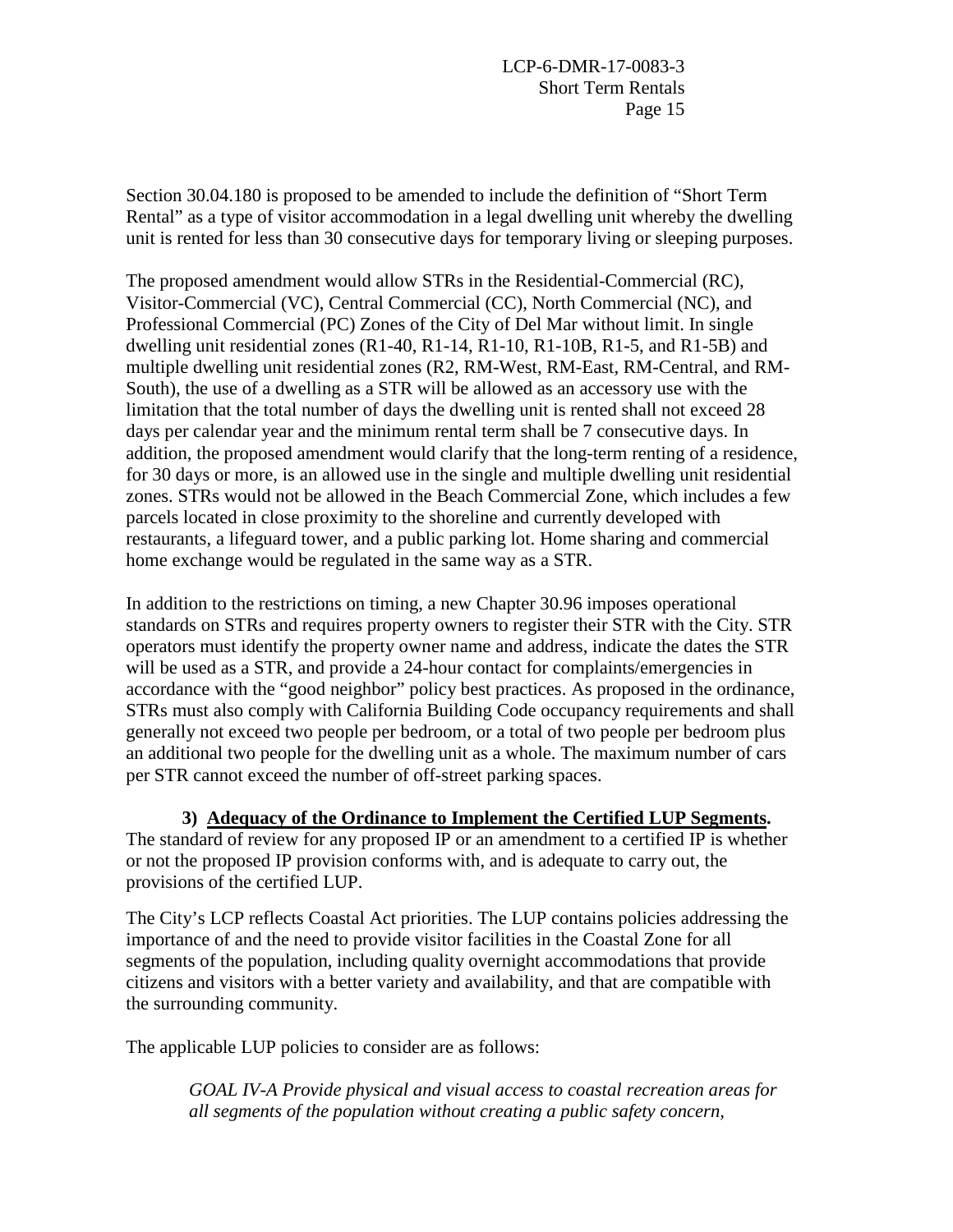*overburdening the City's public improvements, degrading the City's natural resources, or causing substantial adverse impacts to adjacent private properties.* 

*GOAL II-B: Focus major retail and office activity into an economically-viable, pedestrian-oriented area that serves the needs of both residents and visitors.* 

*[…]* 

*Policy II-6 Encourage visitor-serving and recreation-oriented businesses that blend harmoniously with the traditional small-town character of the community.* 

*GOAL V-B Provide the public with quality overnight accommodations and other visitor-serving facilities which enhance the unique village character of the community.* 

*[…]* 

*Policy V-9 The City shall encourage the development of recreation related commercial activities within other appropriately zoned areas of the City in order to provide the citizens and visitors of the community a better variety and availability of recreational opportunities.* 

*Policy V-10 The City shall ensure that development of visitor-serving facilities is compatible with surrounding development and is consistent with the policies of this Land Use Plan intended to preserve environmentally sensitive resources.*

All LUP policies derive their authority from the Coastal Act, and a core goal of the Coastal Act is to protect the public's ability to recreate in and enjoy the coastal zone, particularly for coastal visitors not fortunate enough to live near the shoreline. The Coastal Act's public access and recreation policies provide significant direction regarding not only protecting existing public recreational access opportunities, but also ensuring that such access opportunities are provided and maximized. Specifically, Coastal Act Section 30210 requires that maximum public access and recreational opportunities be provided, stating:

*In carrying out the requirement of Section 4 of Article X of the California Constitution, maximum access, which shall be conspicuously posted, and recreational opportunities shall be provided for all the people consistent with public safety needs and the need to protect public rights, rights of private property owners, and natural resource areas from overuse.* 

This Coastal Act direction to maximize access and recreational opportunities represents a different threshold than would an instruction to simply provide or protect such access, and it is fundamentally different from other like provisions in this respect. In other words, the Coastal Act establishes that it is not enough to simply provide access to and along the coast, and not enough to simply protect such access; rather such access must also be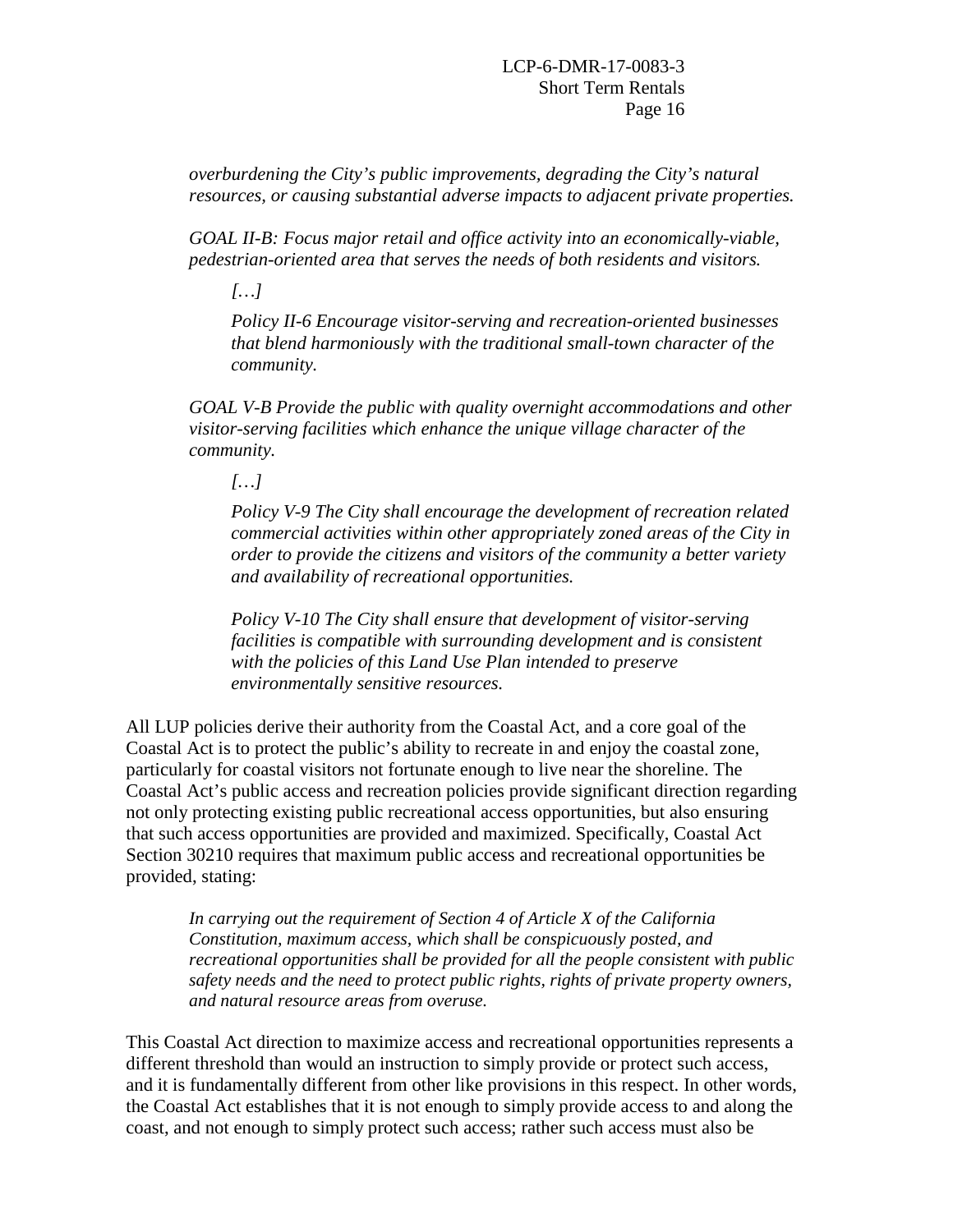maximized. This terminology distinguishes the Coastal Act in certain respects, and provides fundamental direction with respect to LCP provisions affecting the coast that raise public recreational opportunities or visitor access issues, such as this one.

Similarly, the Coastal Act requires that overnight accommodations, and particularly lower-cost accommodations, be protected and encouraged as a means of providing public recreational access to the coast. Section 30213 states (in part):

*Lower cost visitor and recreational facilities shall be protected, encouraged, and, where feasible, provided. Developments providing public recreational opportunities are preferred.* 

Coastal Act Section 30221 establishes that oceanfront land shall be protected for recreational use and states:

> *Oceanfront land suitable for recreational use shall be protected for recreational use and development unless present and foreseeable future demand for public or commercial recreational activities that could be accommodated on the property is already adequately provided for in the area.*

Coastal Act Section 30222 additionally establishes that private lands suitable for uses that enhance public opportunities for coastal recreation have priority over residential use. Section 30222 states:

*The use of private lands suitable for visitor-serving commercial recreational facilities designed to enhance public opportunities for coastal recreation shall have priority over private residential, general industrial, or general commercial development, but not over agriculture or coastal-dependent industry.* 

In short, the Coastal Act is clear that public recreational access, particularly as it relates to the specific needs of the visiting public, is of critical importance and must be protected and maximized. These issues are perhaps more apparent than ever now, and more critical as they relate to overnight accommodations, as coastal visitors are increasingly priced out of the overnight accommodations market.<sup>[1](#page-16-0)</sup>

## **History of Commission Action on STRs**

As STR activity has increased along the California coast in recent years, the Commission has emphasized that this type of use has historically provided and continues to be an important source of visitor accommodations in the state by increasing the available supply of overnight accommodations. Part of the rationale for this position is that STRs provide amenities that distinguish them from other types of overnight lodging and may make them a more affordable option for overnight stays on the coast, particularly for groups and families. STRs also provide a visitor experience that is unique and different

<span id="page-16-0"></span> $\overline{a}$ <sup>1</sup> See "Are Beach Vacations for Middle-Class Californians Getting Impossible to Afford?" May 7, 2017, in the *San Jose Mercury News*.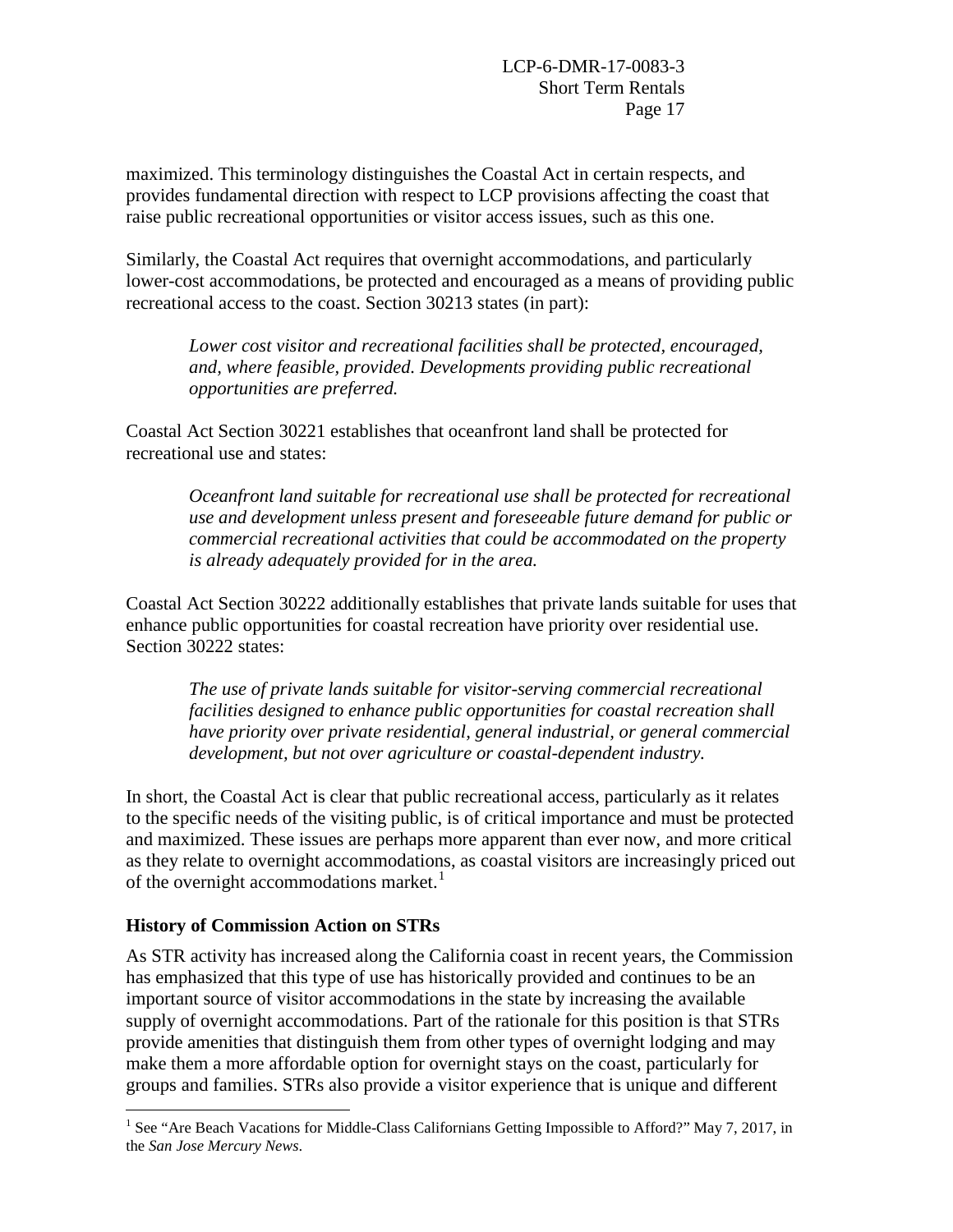from a standard hotel/motel, and many are situated in close proximity to desirable visitor destinations along the shoreline.

In recent years, STRs have become controversial in some communities, usually because long-term residents are concerned about the potential effect of STRs on residential community character. Local governments and the Commission have grappled with these issues up and down the state. This results, in part, because the strong objectives and requirements of the Act to maximize public recreational access opportunities for everyone and the explicit requirement to prioritize visitor-serving facilities over private residential uses sometimes appear to conflict with more localized objectives. In recognition of the unique benefits provided by STRs and the relationship of those benefits to Coastal Act goals, the Commission has historically been protective of them. Accordingly, the Commission has provided local governments with guidance and direction to regulate STRs in a manner that balances these public benefits and visitorserving requirements with their potential impacts on coastal communities. Local jurisdictions in the Coastal Zone must provide a means and a framework to appropriately regulate the establishment and operation of STRs, rather than overly restrict this use or significantly diminish their visitor-serving utility.

Jurisdictions proposing STR bans or regulations that put undue restrictions on the operation of STRs have generally not been supported. When local governments have proposed amendments that ban STRs in all geographic areas within their jurisdiction, or in all residentially zoned areas, the Commission has denied them, finding that these types of prohibitions unduly limit public coastal recreational and access opportunities inconsistent with the Coastal Act (e.g., County of Santa Barbara LCP Amendment No. LCP-4-STB-17-0086-3), City of Laguna Beach LCP Amendment No. LCP-5-LGB-16- 0055-1, City of Pismo Beach No. LCP PSB-1-10 Part 2, City of Imperial Beach LCP Amendment No. IMB-MAJ-1-02-A, and City of Encinitas LCP Amendment No. ENC-MAJ-2-05 (continued and then withdrawn) and ENC-MAJ-2-051-66 (which expired before local adoption of the Commission's suggested modifications)).

In lieu of prohibiting STRs, however, the Commission has emphasized the use of targeted regulations that specifically address the potential impacts at issue in particular places. For example, problems with parking availability, noise, overcrowding, and trash disposal can often be addressed though operational standards that impose requirements on owners and guests related to the operation of STRs. Common examples of operational standards include quiet hours, rules for containing and disposing of trash, and limits on the number of vehicles that can be associated with an STR, as well as rules that provide neighbors with some recourse when they observe violations. The Commission has found that this type of regulation is a more appropriate mechanism for addressing the potential negative impacts associated with STRs, rather than eliminating STRs and the unique visitor opportunities and amenities they provide (e.g., San Mateo County (LCP-2-SMC-17- 0051-2), Eureka (LCP-1-EUR-16-0046-2), Dana Point (LCP-5-DPT-MAJ-14-0105-1)). These types of ordinances represent a middle ground, where STRs are allowed and regulated and the potential impacts of their operation are clearly addressed.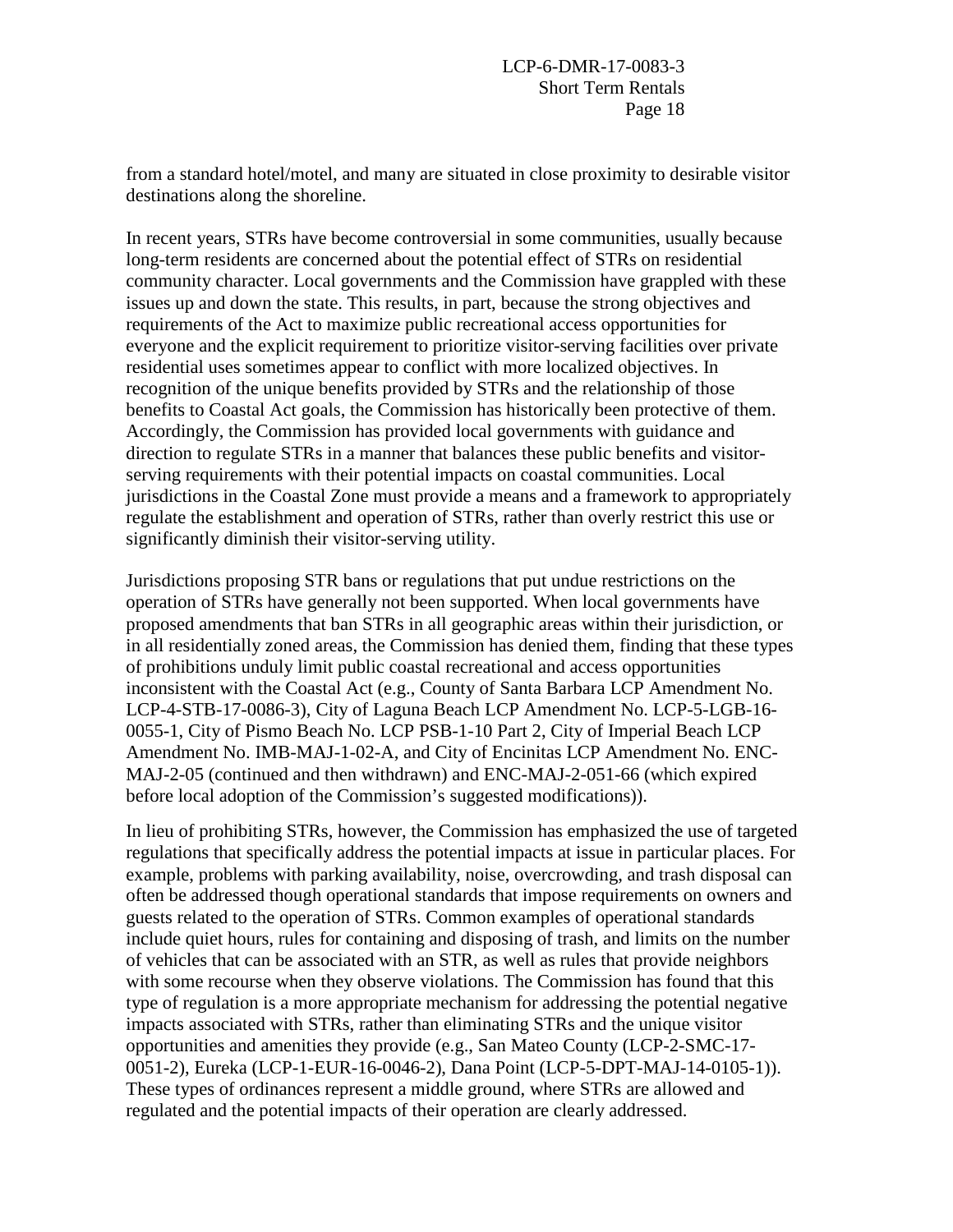The Commission has also approved LCP amendments that limit the total number of STRs allowed in particular neighborhoods or at the block level in order to avoid oversaturation of STRs (e.g., Santa Cruz County LCP Amendment No. 1-11 Part 3, approved as submitted and modified slightly in LCP-3-SCO-15-0008-1 Part A and LCP-3-16-0052-1, San Luis Obispo County LCP Amendment No. 1-01 Part A, approved with modifications and modified slightly in San Luis Obispo County LCP Amendment No. 1-12). Like operational standards (and in contrast to bans and citywide caps), this type of regulation targets specific issues potentially associated with STR activity, such as concentration of parking impacts on particular streets. It is, in other words, a more nuanced approach that takes differences between coastal and inland areas, and among neighborhoods, into account.

Within San Diego County, the City of Encinitas proposed a prohibition on STRs in all residential zones in 2006. The Commission found that the proposal inappropriately restricted lodging opportunities for coastal visitors and raised significant issues with LUP requirements promoting access to the City's beaches. The Commission further found that the use of STRs, especially in the nearshore area, was essential for the promotion of public access to the major visitor destination beaches as required by the recreation policies of the City's LUP. Lastly, the Commission found that, similar to Del Mar, most of the land use designations along the shoreline in Encinitas are residential, and thus the prohibition of STRs would have a significant impact on the supply of visitor-serving accommodations in these nearshore areas. Ultimately, the Commission approved a modified amendment that provided for STRs west of Highway 101, while prohibiting them east (and inland) of it (LCP Amendment 1-06).

In 2002, the Commission rejected an LCP amendment request by the City of Imperial Beach to ban STRs in all residential zones, finding in that case that the proposal was unduly restrictive and discouraging toward tourist-related uses and visitor accommodations (LCP Amendment 1-02A). After working with the City, in 2004, the Commission approved a modified amendment to the City's LCP that identified STR parameters that were not an outright ban, but instead provided locational and other criteria for such rentals over time. Unlike the City's initial proposal, the modified amendment was supported because it did not include an explicit prohibition of STRs in all residential zones throughout the City. In addition, the Commission found that unlike other beach communities, Imperial Beach had a supply of lower-cost visitor accommodations in its existing hotels and motels.

In more recent Commission actions, the City of Laguna Beach proposed to prohibit STRs in residential zones, but allow them in most commercial/visitor-serving districts, subject to administrative use or conditional use permits. The Commission found that such a ban was inconsistent with the LUP and the Coastal Act and the amendment was approved in December 2017 with suggested modifications to allow STR in residential zones with operational standards that more narrowly target issues raised by STRs.

In April 2018, the Commission approved as submitted an LCP amendment for the City of Santa Cruz that established a registration and permit process for STRs and put a limit on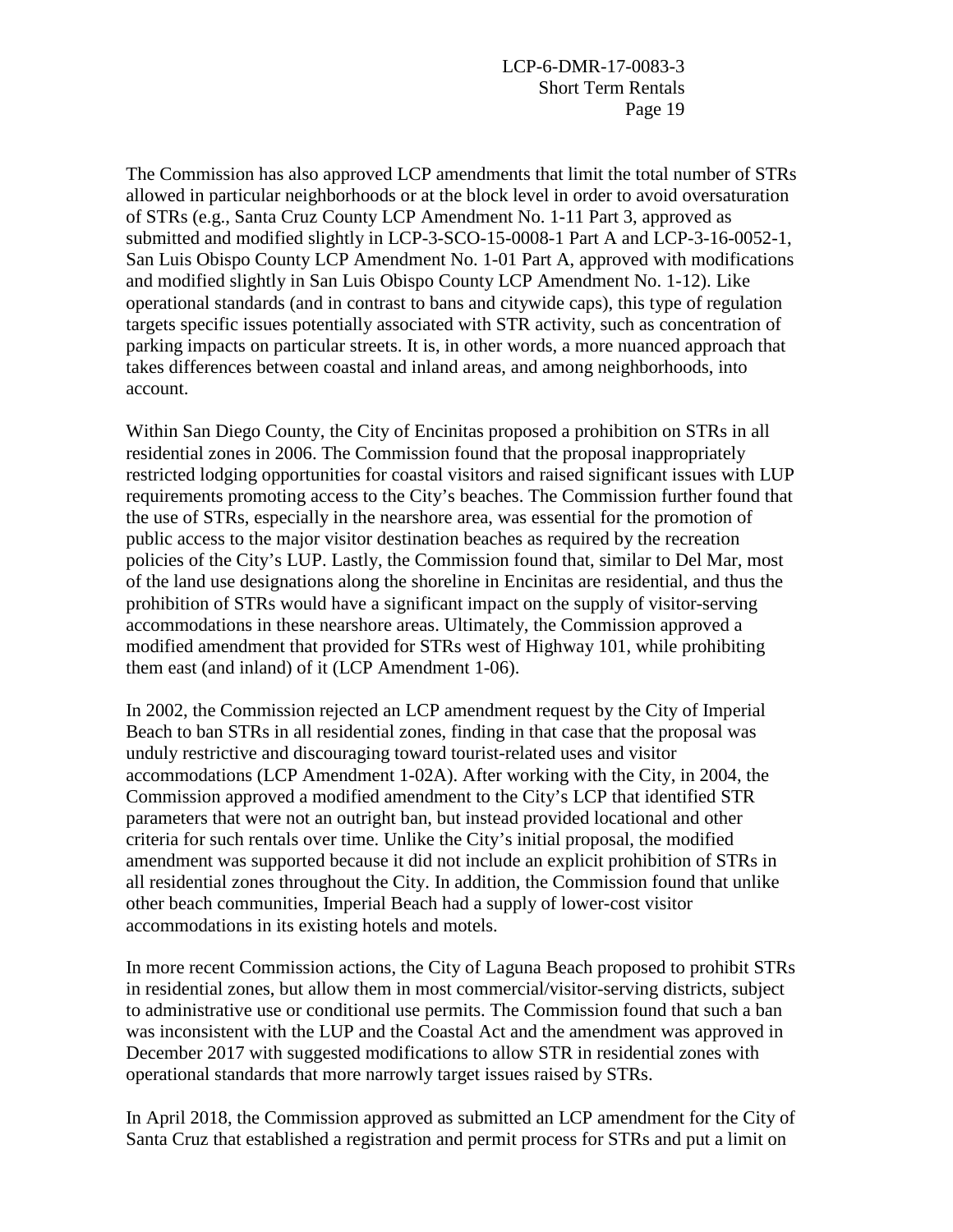the total number of STRs allowed in the City (LCP Amendment No. LCP-3-STC-17-0073- 2-Part B). The City made a distinction between "hosted" and "non-hosted" STRs. "Hosted" STRs are often otherwise referred to as "home-shares" and the owner of the residence is present in the STR but may rent out one or more rooms. "Non-hosted" are the more common form of STR in which a guest or group rents the entire residence and the property owner is not present. Under the Santa Cruz ordinance, all existing, active STRs currently paying Transient Occupancy Tax (TOT) would be "grandfathered" and could continue to operate. Applications for new "hosted" STRs would be accepted up to a cap of 250 total permits. The 250 unit cap also includes grandfathered "hosted" and "nonhosted" units. No new "non-hosted" unit applications would be accepted. The City argued that the cap was necessary because of an extreme housing crisis facing the City. The proposed amendment would allow for some STR operations in the city, including those STRs currently present.

And, most recently in May 2018, the Commission denied the County of Santa Barbara's LCP Amendment which would have allowed STRs within legal dwellings in most of the County's commercial zones and within a proposed Short-term Rentals Coastal Historic Overlay in the small residentially-zoned neighborhood of Miramar Beach. Outside of this overlay, STRs would not have been allowed within the County's residential zones. The proposed amendment would, however, allow homestays (owner present on the property) in the majority of the County's residential zones. The Commission found that the County's proposal was too restrictive given the low supply of traditional overnight accommodations within the County and their high costs. The Commission found that the amendment, as proposed by the County, would result in a reduction of visitor-serving overnight accommodations, and therefore was inconsistent with the County's LCP and the Coastal Act.

Similar to the amendment proposed by the City of Del Mar under review here, only one LCP provision has been approved by the Commission in which STRs are limited to a seven-day minimum stay. In March 2012, the Commission approved the City of Solana Beach's Land Use Plan which permits short-term vacation rentals in all residential zones but specifies a minimum seven-day stay. The Commission found the City's small size and the lack of services and activities typically associated with a vacation destination in its residential neighborhoods were distinguishing factors. The Commission also noted that while the restriction on short-term rentals to a minimum of 7 days could limit their use by vacationers who cannot afford the time and expense of a weekly rental, a 7-day minimum still ensures some vacation rental opportunities in Solana Beach. However, unlike the present proposal for Del Mar, the City of Solana Beach does not restrict the total number of days per year a STR unit can be rented; and, therefore, a STR in Solana Beach could potentially be rented out every week in a year.

While not limiting STRs by length of stay, in 2002, the Commission approved the County of San Luis Obispo's LCP Amendment, which authorized STRs in most land use categories with operational standards (LCP Amendment No. 1-01 Part A). In an attempt to allow STRs in a way that would ensure compatibility with residential communities and neighborhoods by limiting turn-over, the approved amendment included a standard that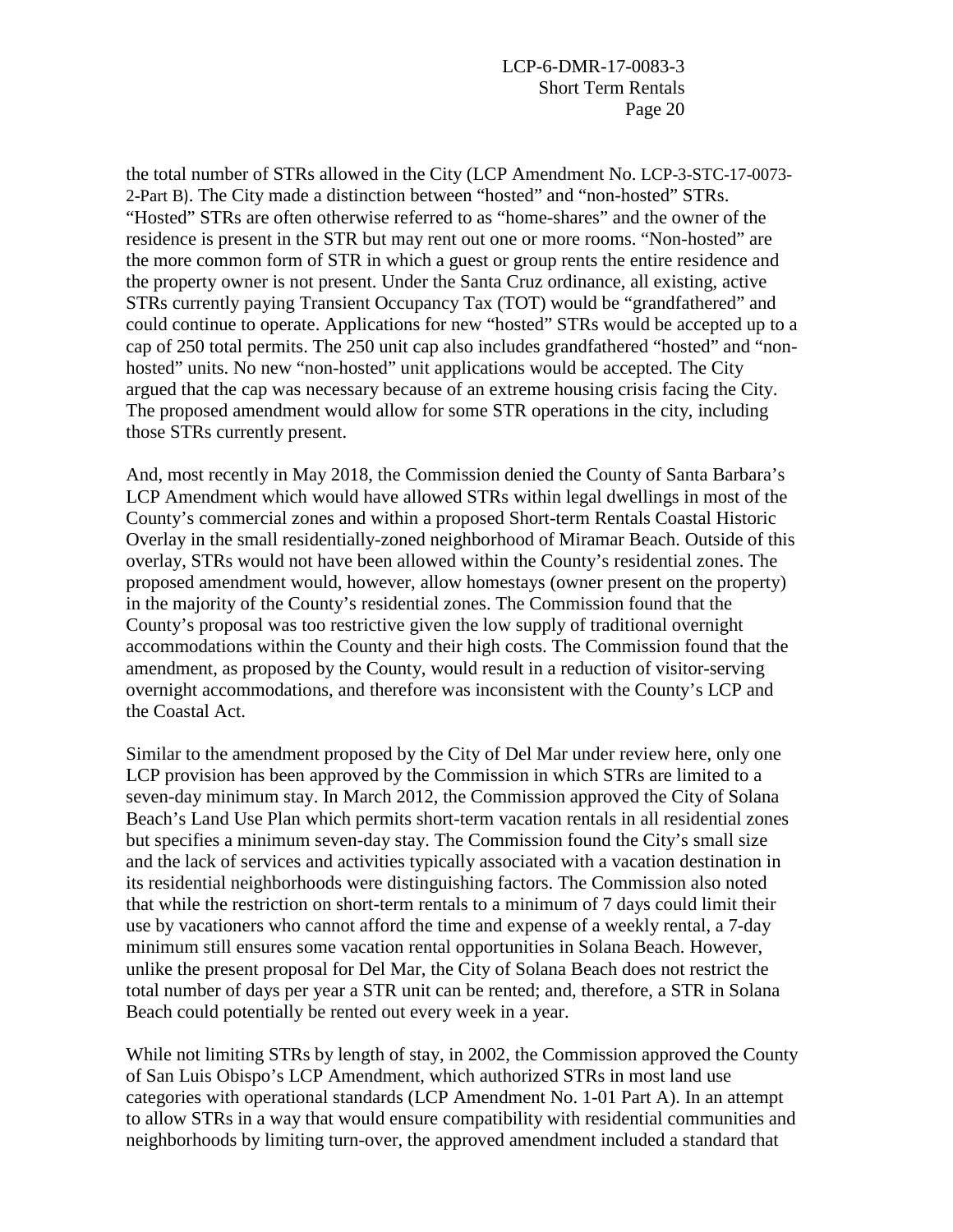prohibited the frequency of rentals from exceeding one tenancy within seven consecutive calendar days. The County also proposed a minimum rental period of four days; however, the unit would not be required to be occupied for the entire four-day period. The Commission found that the four-day minimum stay requirement would unduly restrict the coastal access and recreation opportunities supported by STRs. Therefore, the LCPA was approved with modifications to delete the minimum 4-day stay requirement and instead imposed restrictions on the overall density and number of rentals allowed consistent with existing standards for Bed and Breakfast facilities.

These cases reflect the guidance given to local governments by the Commission in a 2016 letter concerning STR regulation [\(Exhibit 3\)](https://documents.coastal.ca.gov/reports/2018/6/Th14d/Th14d-6-2018-exhibits.pdf). The Commission emphasized in that letter that additional *restrictions*, not bans, may be appropriate "in situations where a community already provides an ample supply of vacation rentals and where further proliferation of vacation rentals would impair community character or other coastal resources." In this case, the City of Del Mar is not seeking an outright ban in residential areas, but is imposing such severe restrictions that they would reduce visitor access to the coastline.

In summary, the Commission has generally not supported overly restrictive regulation of STRs or bans. The Commission has approved a minimum length of stay requirement in only one other city, and in that case did not allow for a restriction on the total number of rental days per year. In general, more restrictive approaches to STR regulation have been approved by the Commission only when there is clear evidence that STRs are causing specific (usually geographic) impacts that cannot be mitigated using more nuanced and targeted tools, and that there are sufficient accommodations to maximize access. Caps and blanket prohibitions have not been found to be consistent with the Coastal Act and certified LCPs because of the broad mandate to maximize coastal access and provide affordable accommodations and support facilities to ensure general public access and use of the coastal zone.

## **STRs in Del Mar**

As described previously, STRs have been a historic practice in the City of Del Mar, especially in the North and South Beach areas. While short term rentals have increased significantly nationwide since the advent of Internet booking sites in around 2008, it is unclear if the same increase has occurred in the City of Del Mar. According to data provided by the City and gathered by Host Compliance, there were  $283^2$  $283^2$  unique STRs listed on various websites as of August 2017 [\(Exhibit 5\)](https://documents.coastal.ca.gov/reports/2018/6/Th14d/Th14d-6-2018-exhibits.pdf). Host Compliance data indicates that 95% of the listings were for an entire residence, while just 3% were for a partial home, or home share. Host Compliance reported a median nightly rate of \$331 per STR. AirBnb submitted additional information specific to their operations and indicates that it had 150 properties listed as of August 2017. AirBnB estimates that 5,000 guests visited the City of Del Mar over the year prior to August 2017 through STRs listed on its website and stays averaged 5 days in length. Of the rentals posted on AirBnB, 91% were for the

<span id="page-20-0"></span> $\overline{a}$  $2<sup>2</sup>$  This number may include some listings located outside city-limits; however, the estimate does account for duplicative STR listings that are advertised across multiple sites.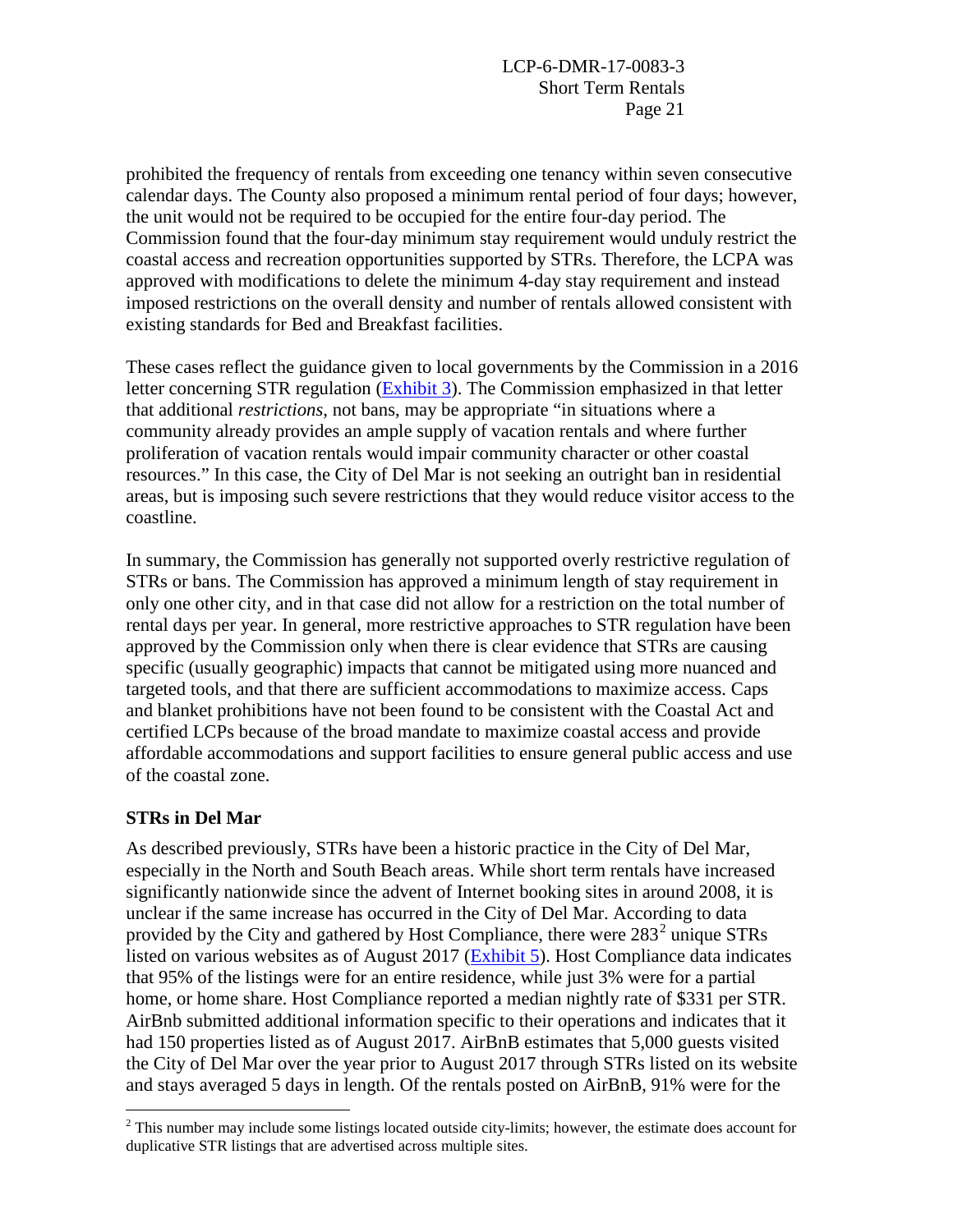entire residence and 9% were for a private room within a home, or homestay. Del Mar properties listed on AirBnB were rented for an average of 24 nights a year. Although this appears to align with the City's proposed cap of 28 days per year, the Commission has concerns with the lack of detailed information provided by the City on STR operations and the potential demand for visitor accommodations over time.

### **The City's Proposed LCP Amendment**

As described above, in 2017, the City determined that STRs are not a permitted use in the City's single and multiple dwelling unit residential zones. There are no policies within the LUP that would specifically prohibit residential units from being rented as STRs and the Community Plan provides historical background acknowledging that homes in Del Mar, especially those in the North Beach area, have historically been used as STRs. With a very limited number of traditional overnight accommodations within the City (approximately 355 rooms), including only one motel with 43 rooms located directly on the oceanfront, STRs provide a significant resource for visitor accommodations such that a severe restriction on the operation of STRs could have a significant adverse impact on promoting public access and visitor-serving opportunities. The proposal to severely limit STRs in residential districts would reduce public visitor-serving opportunities and such reduction would conflict with the certified LUP's objectives to provide the public with quality overnight accommodations and other visitor-serving facilities.

The City's proposed amendment includes a variety of rules related to STR operation, including parking, occupancy, and nuisance responsiveness, that are generally similar to other standards the Commission has approved for other jurisdictions and which can be found consistent with the LUP and the Coastal Act. However, the proposed restrictions on the number of days a STR can be rented over the course of a year and the minimum length of stay represents a departure from STR policies approved by the Commission in other jurisdictions and will significantly reduce the availability of STRs in the City. By applying the restrictions to all residential zones citywide, the City makes no distinction among the variety of neighborhoods in which STRs currently operate or have historically operated, or the relative desirability to visitors of some areas compared to others. The City has provided no analysis for these blanket restrictions.

In some jurisdictions, local governments have made the argument that STRs reduce the supply of affordable housing; however, it is unlikely that STRs will have a significant effect on housing availability and affordability in Del Mar. As described in more detail in the *Location* section below, many properties in Del Mar are likely not occupied by local owners. Local ownership ranges from 41-74%, depending on the neighborhood. Many STRs are second homes whose owners reside in them seasonally or intermittently, and the presence of a long-term renter would preclude this type of use. When STRs are prohibited, units that would otherwise have been offered to visitors often sit vacant so that their owners can maintain the option to visit occasionally. In addition, given the high cost of housing in Del Mar, it is unlikely that STRs will have a significant effect on housing affordability and even if the homes were converted to long-term rentals, they would likely be out of reach for the vast majority of people.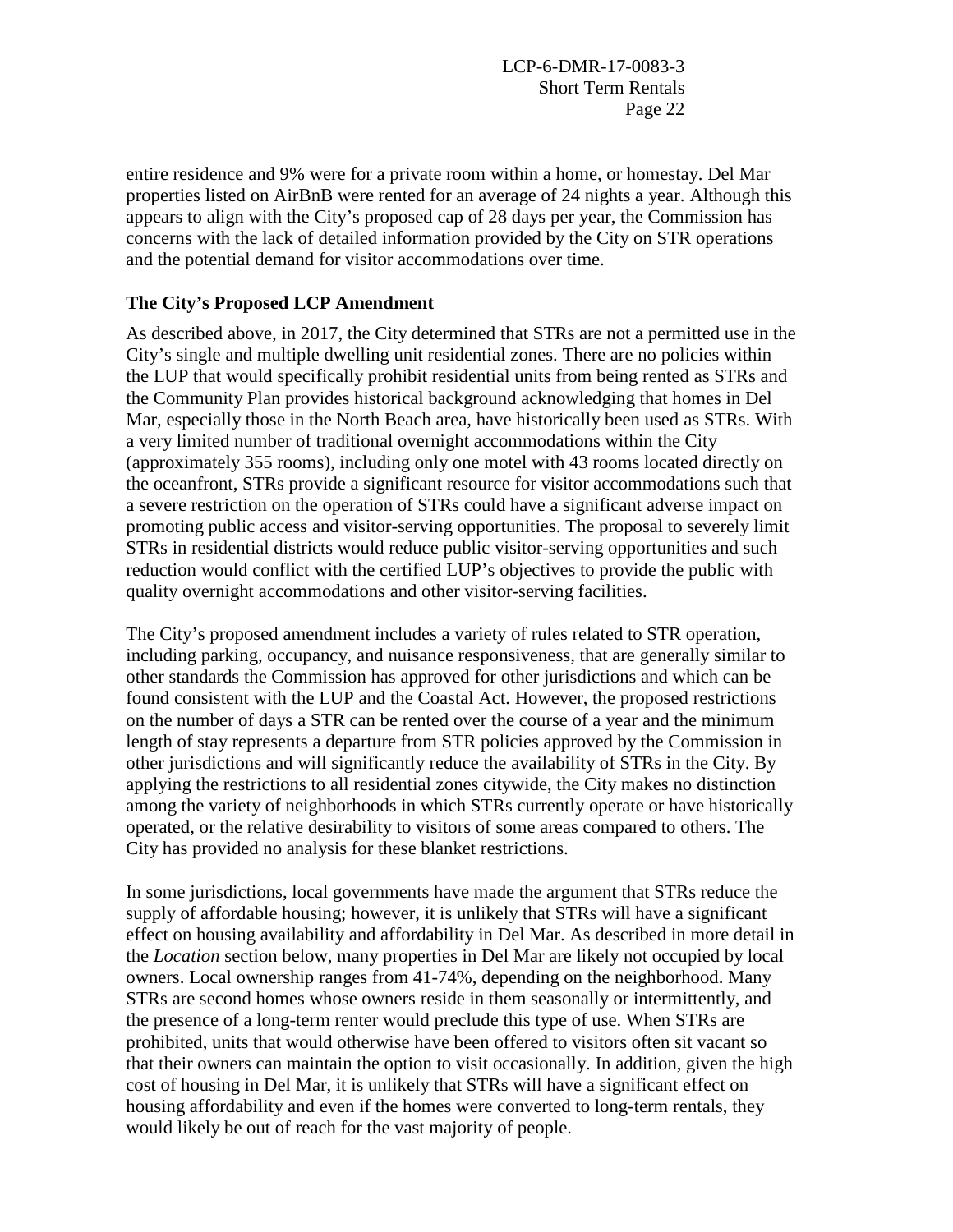#### *Availability*

San Diego County is a popular visitor destination with over 15 billion dollars generated by the tourist industry each year. The City of Del Mar provides significant and unique visitor offerings, including the Del Mar Fairgrounds, which hosts nearly 350 events throughout the year, including the San Diego County Fair and the Del Mar Thoroughbred Club racing seasons. The City estimates that the Fairgrounds and other visitor attractions bring some 4 million tourists annually. Despite being a significant visitor-serving destination, there are only six hotels within the City offering just 355 rooms in total. Within one mile of city limits, there are an additional four hotels.

While the City does provide a significant amount of land area for visitor-serving uses, including the fairgrounds and public parks, *overnight* accommodations are a specific coastal resource that must be protected. The potential for new overnight accommodations in the City is limited, notwithstanding *low-*cost overnight accommodations, without the allowance of STRs. The City has a limited number of parcels zoned for visitor-serving overnight accommodations and those parcels are developed with overnight accommodations currently. Because of Del Mar's small size, and the limited amount of area zoned for overnight visitor-serving commercial, the existing and future use of residential structures for STRs provides a significant supplement to the City's inventory of overnight visitor-serving accommodations.

The City's proposed regulations put a severe limit on the potential operation of STRs. Within the Central Commercial (CC), North Commercial (NC), and Professional Commercial (PC) zones, one dwelling unit is allowed as accessory to and on the same site as that of a permitted use. As proposed, this accessory dwelling could be used as a STR within these zones. The Visitor Commercial Zone allows uses including hotels, motels, and boardinghouses, but it does not allow residential dwelling units, as an accessory use or otherwise. The Residential-Commercial (RC) zone is the only commercial zone that allows for development of a site with only a residential dwelling. The RC Zone would allow STR without limits; however, there are only 8 parcels with this designation and 5 of them are already developed with restaurants, offices, or other commercial uses. The Beach Commercial (BC) zone includes just a few parcels located in close proximity to the shoreline and that are currently developed with restaurants, a lifeguard tower, and a public parking lot. This zone would not allow STRs at all. Therefore, it is unlikely that these commercial zones will support a significant number of STRs.

The areas of the City that have the greatest potential for supporting STRs are the single and multiple dwelling unit residential zones. Within these zones, the proposed amendment limits the availability of a STR to just 28 days maximum per year with 7-day minimum stays. Restricting a homeowner's ability to rent out their house as a STR to 28 days is likely a significant reduction from historic practices and will reduce the available supply of STRs. Not only will this provision reduce access by lowering the supply overall, but by only allowing a dwelling to be rented for 28 days per year, it is likely that STRs will be concentrated in the months in which they can collect the highest rates,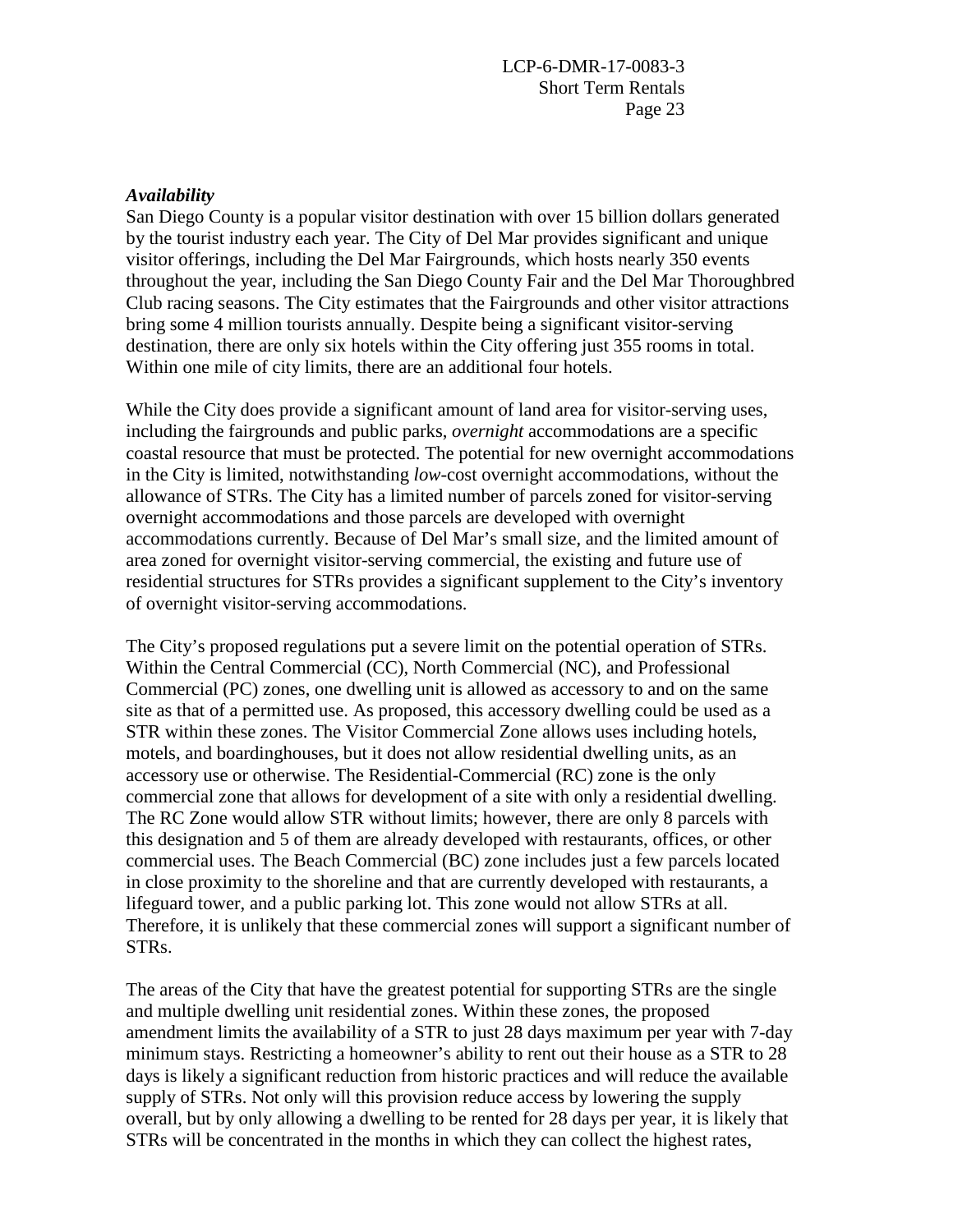limiting the available supply of STRs in the winter months or non-horse race season. So, in addition to limiting the options available to potential visitors, the constraints on supply will likely raise the overall costs of securing a short-term rental in the City. With an ideal climate and weather, Del Mar and San Diego County are popular destinations year-round. People visit the area during the summer, spring break, and winter holidays. The City's proposed amendment will reduce the availability of STRs and limit the ability of the public to visit and stay in Del Mar.

#### *Affordability*

Hotel room rates in the City of Del Mar average \$314 per night (Del Mar 2017 Comprehensive Annual Financial Report, p. 138). The statewide average daily hotel rate is approximately \$160; therefore, hotels in Del Mar would likely not be considered lower or even moderate cost by the Commission's standards (VisitCalifornia; November 2016 CCC Public Workshop: Lower Cost Visitor Serving Accommodations). There are also presently no hostels, campgrounds, or other types of accommodations within the city that are generally considered to be 'lower cost.'

As it has been pointed out, many STRs rent at average nightly rates similar to local hotel rooms. Host Compliance reports a median nightly STR rate of \$331 and the City reports an average nightly hotel room rate of \$314, year-round. Information provided by local STR proponents indicates that hotel room rates can reach an average high of \$387 during peak summer weekends (not including additional taxes or fees) and STRs cost an average of \$194 per bedroom during similar peak summer periods. Proponents assert that STRs provide the ability to accommodate more people than a standard hotel room, thereby reducing costs for groups or families. However, cost comparison of STRs and hotels is inherently imperfect because they provide different amenities. Despite their nightly rate, STRs can provide a lower-cost option than a traditional hotel depending on site-specific circumstances, and comparison of nightly rates alone is not adequate. Of the listings analyzed by Host Compliance, 95% were for an entire residence, while just 3% were for a private room. Renting an entire home, which likely contains more than one bedroom, is much less expensive when shared amongst a family or group. Rather than pay for multiple hotel rooms, a group or family may split the cost of a STR, making the cost less per person. In addition, STRs offer additional amenities not provided by a typical hotel room. For example, STRs usually include full kitchens and common space in which visitors can spend time together, and many allow pets. The opportunity to prepare food onsite saves visitors the significant costs associated with taking all meals at restaurants. While these amenities can be obtained at some hotels, the cost of extra space and rooms, a room with a kitchen, or for pet-friendly lodging is often higher than the price of a STR. By reducing the availability of STRs through a yearly cap, and a cap that is also particularly low, the proposed ordinance would be reducing the supply of a potentially more affordable overnight accommodations. And as the supply of STRs goes down, it is likely that rates will increase proportionate with visitor demand.

The City's proposed ordinance would limit STR stays to a minimum of 7 days, eliminating any opportunities for weekend and other shorter term vacation rentals. The strict prohibition on STRs to a minimum of 7 days could be prohibitive for many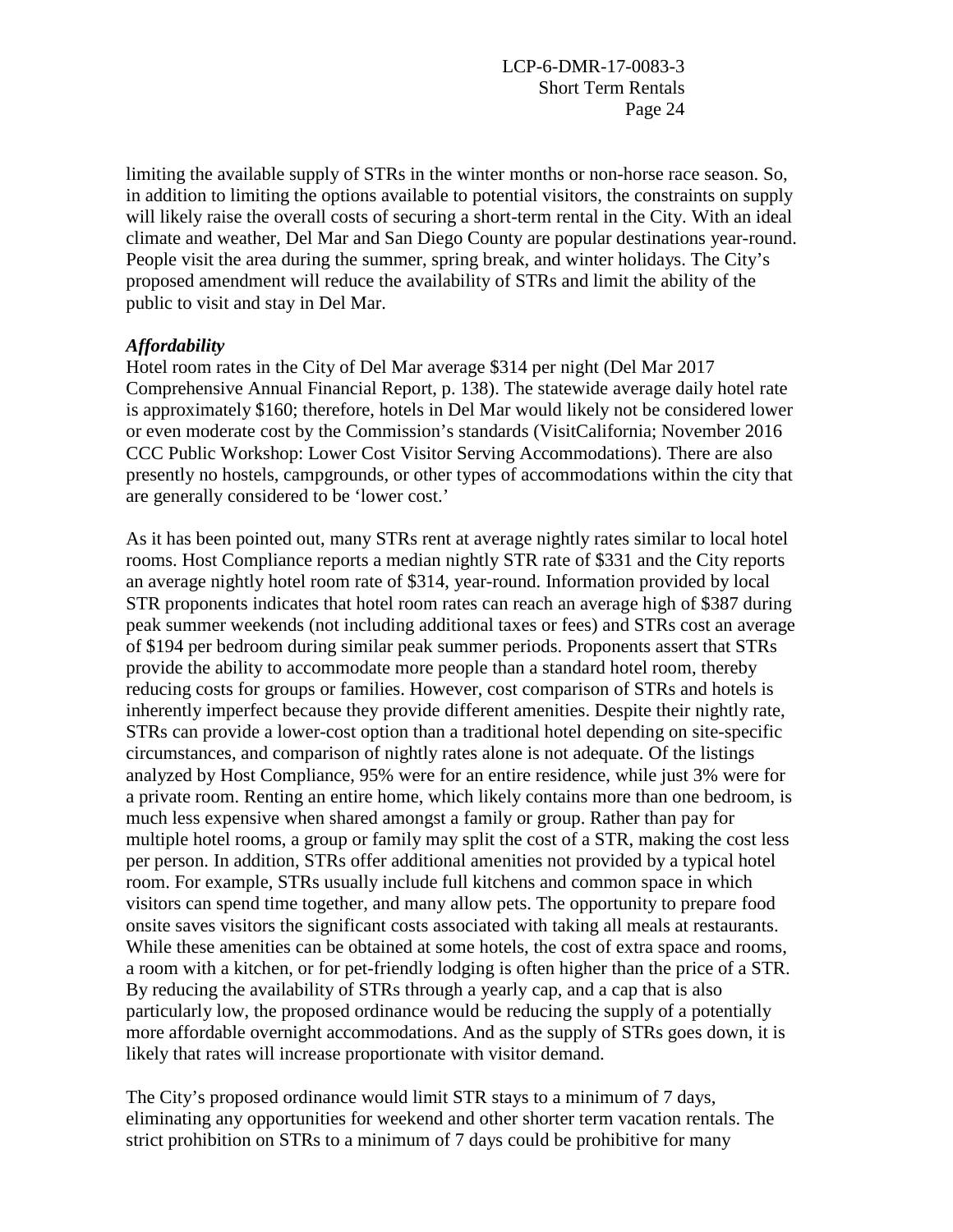vacationers who cannot afford the time and expense of a weekly rental. Given the proposed amendment, a person would not be able to stay in a STR in Del Mar for a weekend getaway, which may be the only time he/she can take off from work or school and spend time on the coast. In addition, when compared to hotels, which have no minimum stay requirements, a STR with a seven-day minimum stay may be more expensive, even considering the additional bedrooms and amenities.

Further, by imposing a restriction that only allows a property owner to rent their home as a STR for a maximum of 28 days per year, it is likely that STR operators will concentrate rentals in the months in which they can collect the highest rates, further exacerbating costs associated with overnight accommodations in Del Mar.

#### *Location*

In all cases, STRs increase the range of options available to coastal visitors, especially in residential areas along the immediate shoreline where there are limited commercial overnight opportunities, such as along the North and Main Beaches of Del Mar. Many of the City's existing STRs are located in neighborhoods that are immediately adjacent to the shoreline and that offer few or no commercial overnight options. The City's existing hotels are located primarily along Camino del Mar and, because of the topography of the area and the railroad, most don't provide immediate, walkable access to the beach. The Del Mar Motel on the Beach is the only oceanfront accommodation and it provides just 43 guest rooms. A large majority of the remaining beachfront is occupied by private residential development. In many cases, STRs in these residential areas will provide visitors with the only immediate, walkable access to the beach.

STRs in residential areas are also important for visitors seeking a more residential vacation experience, which oftentimes differs from the hotel/motel experience in the more downtown/commercial core. This experience includes having access to the full amenities of a typical residence, including a front and/or backyard, a kitchen and dining area, convenient and free parking, and expanded floor area. Thus, the experience from renting a STR in a residential area can vastly differ from that of a hotel, motel, or vacation rental in a commercial area.

The location and distribution of STRs is also important in terms of community character. Even for a relatively small city, Del Mar shows variation and neighborhood differences. The Del Mar Beach neighborhood (R1-10B, R1-5B, RM-East, and RM-West) is one area of the city with zones of similar characteristics and location. This area has historically provided vacation rentals. Based on data collected by the City in October 2017 comparing the number of owners located outside the 92014 zip code and the total number of owners, just 41% of the properties in this area are occupied by local residents. The neighborhoods surrounding the downtown Del Mar Village/Camino Del Mar (R1-5, R2, RM-Central, RM-South) also appears to include more of a split between local and out of town property ownership with 53% local owners. In contrast, the very low and low density neighborhoods more remotely located in the hills and furthest from the beach (R1-40, R1-14, R1-10) appear to be predominately occupied by local owners (approximately 74%). [\(Exhibit 8\)](https://documents.coastal.ca.gov/reports/2018/6/Th14d/Th14d-6-2018-exhibits.pdf)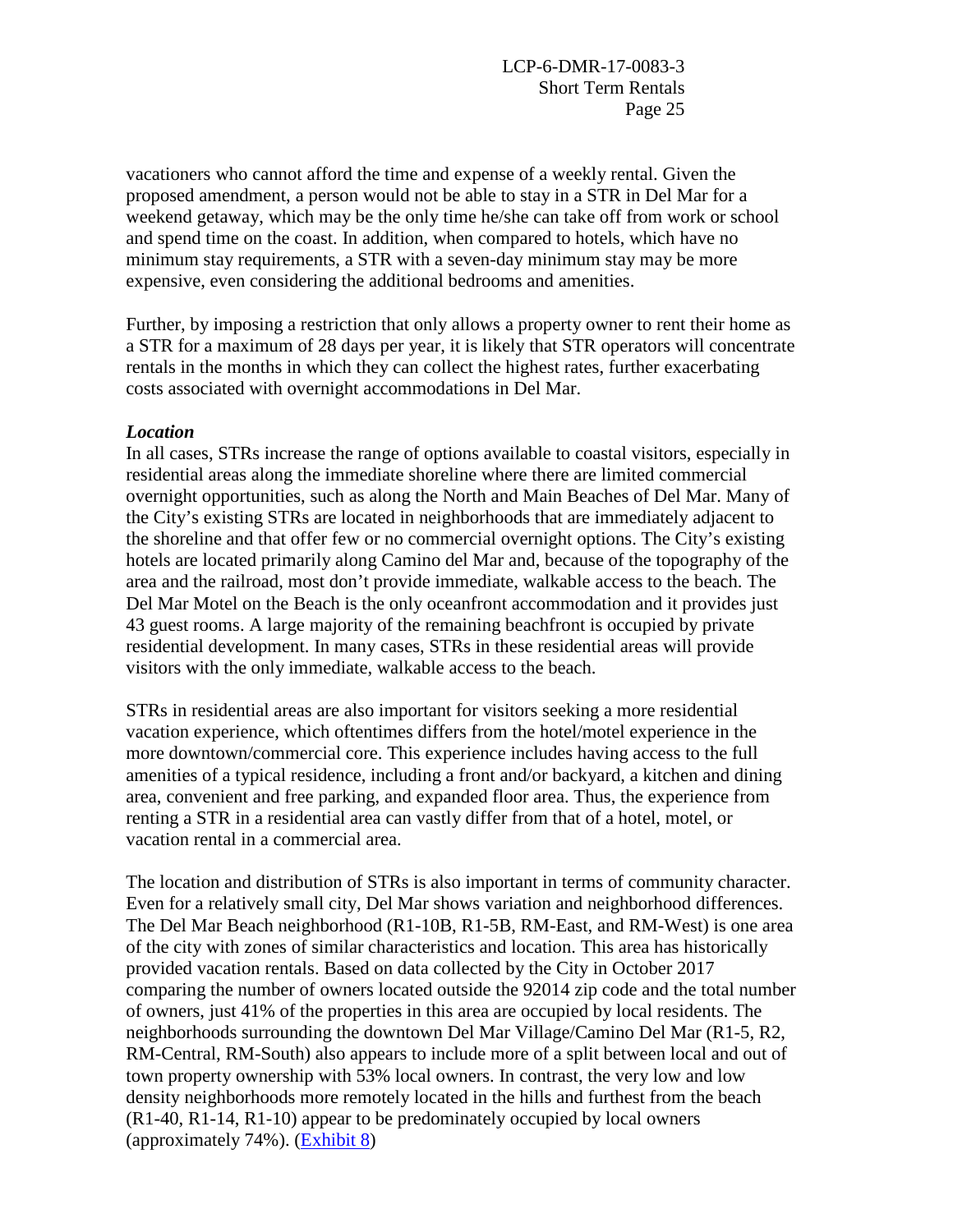The proposed limits on STRs would significantly restrict the stock of overnight accommodations near immediate coastal access and recreation opportunities and shoreline destinations. The proposed amendment makes no distinction between inland parts of the City and the shoreline and the City's blanket prohibition is broad and overly restrictive. In other words, the proposed amendment applies uniform treatment to all single and multiple dwelling unit zones of the City, and does not provide the type of nuanced policies for particular blocks or neighborhoods that are features of other STR regulatory programs elsewhere in the state. Additionally, residences in prime visitorserving, beach-adjacent areas are not given any priority for use as a STR, which hinders the public's ability to access and recreate in these nearshore areas.

#### *Conclusion*

The City has not provided sufficient data, analysis, or justification to show that the proposed restrictions are necessary, nor that the proposed restrictions would serve to provide enough STRs and STR types to accommodate visitor demand for this important type of coastal accommodation consistent with the LUP. All of these issues are exacerbated by the fact that Del Mar is a significant visitor destination and such restrictive proposals will have a more pronounced effect on those families and groups most in need of the potential availability and affordability that STRs can provide and have historically provided.

STRs are in many ways complementary alternatives that can help coastal visitors enjoy coastal zone opportunities when standard hotel/motel options may price them out of the market or when the demand for overnight accommodations simply exceeds the supply. This is particularly true in popular visitor destinations like Del Mar, which sees a high number of visitors each year but has a small supply of overnight accommodations. STRs provide an important and complementary service to coastal visitors who may not otherwise be able to enjoy all that the City and the coastal region have to offer.

The proposed language restricting STR stays to a minimum of 7 days and a maximum of 28 rental days per year per STR unit will significantly reduce the availability and affordability of STRs in Del Mar. Therefore, the amendment as proposed by the City cannot be found to be consistent with the City's certified LUP.

### **PART V. FINDINGS FOR APPROVAL OF THE DEL MAR LCP IMPLEMENTATION PLAN AMENDMENT, IF MODIFIED**

The City's proposed regulations for STRs were not found to conform with, and adequate to carry out, the certified LUP goals and policies as submitted. Therefore, staff is recommending the adoption of suggested modifications that would change the proposed minimum stay requirement and maximum number of rental days per year for STRs/homeshares in each of the residential zones.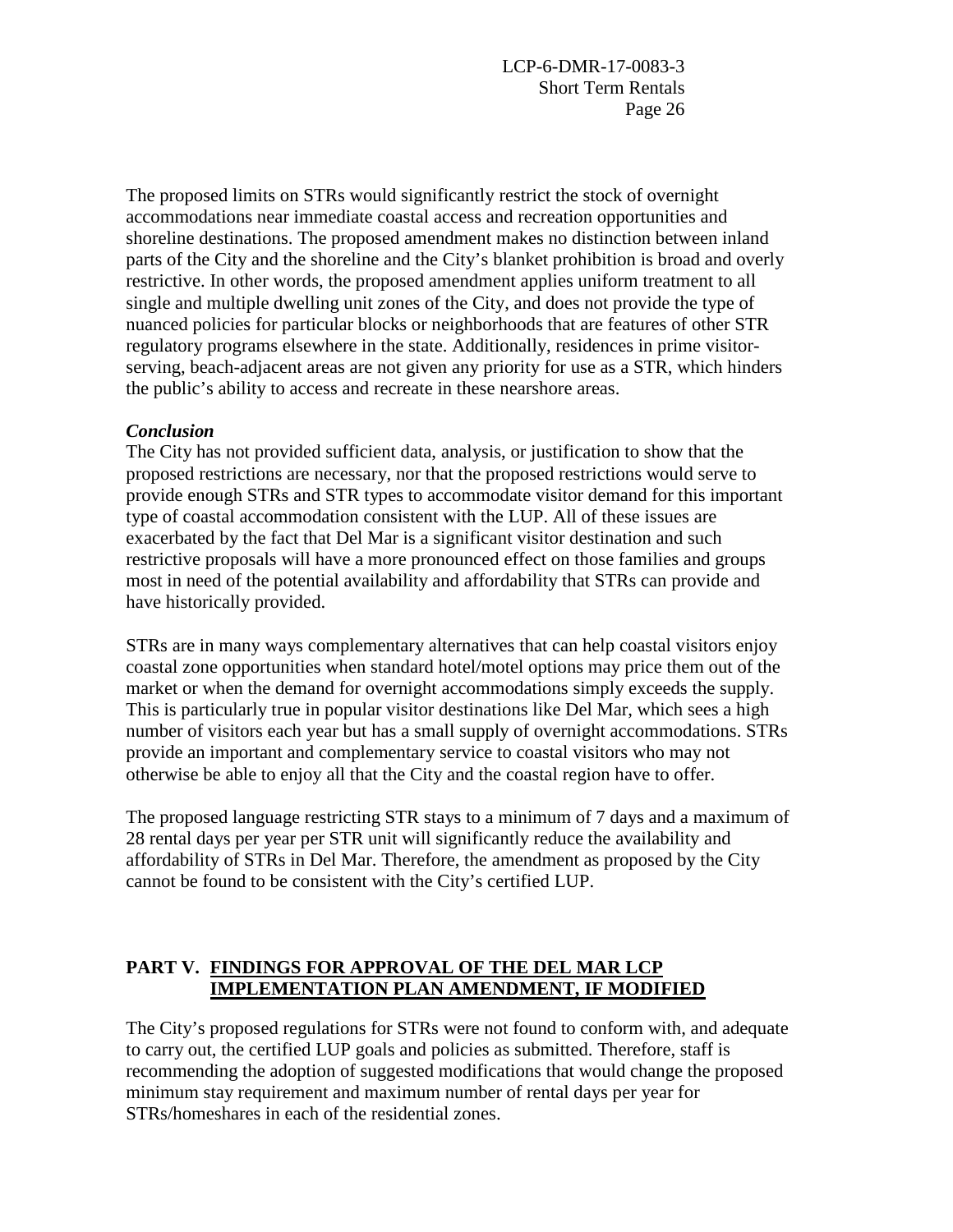The certified LUP contains policy language that protects and prioritizes visitor accommodations and recreational facilities, and requires that public coastal access be provided. In addition, the Commission has previously found that visitor-serving overnight accommodation uses, including STRs, are given preference because they maximize the opportunities provided for all the public to access the coast. As described above, these STR units can increase public coastal access by providing a wider selection of overnight accommodations in the Coastal Zone to groups and families that might not otherwise be able to afford a more expensive traditional option (i.e. hotels), and by including more units in areas where residential communities directly flank the shoreline.

Short-term rentals can, when not adequately regulated and enforced, result in impacts to the quality of life for permanent residents. Vacationers do not always have the same goals and incentives to be good neighbors as do long-term residents. Operational standards, such as those proposed by the City, can be used to limit potential conflicts between visitors and permanent residents and have been approved previously by the Commission However, the proposed restrictions, a 7-day minimum stay and maximum 28 rental days per year, will result in reduced availability of STRs and will likely lead to increased STR rates, thereby eliminating opportunities for STRs to serve as a more affordable overnight accommodation.

Therefore, **Suggested Modifications #1-12** modify the proposed amendment to allow a property owner to rent their home for 180 days, rather than the proposed 28 days. This will result in a larger supply of STRs and will reduce the likelihood that STRs will become concentrated in the high seasons, promoting a range of opportunities and rates. By allowing a property owner to rent their home as a STR for 6 months, the limited number of hotels will be supplemented by STRs and will provide a better supply and variety of recreational opportunities and quality overnight accommodations, consistent with the LUP. In response to local concerns over neighborhood character, the 6-month restriction will prohibit commercial enterprises from purchasing properties and operating them exclusively as a STR on a year-round basis, thereby supporting the neighborhood character while still allowing an appropriate balance of overnight accommodations. Because of the ideal weather and climate in San Diego and the year-round events offered in Del Mar, a rental maximum of anything less than 6 months would likely be too restrictive. However, by putting a limit on the amount of time a dwelling can operate as a STR, rather than allowing it to operate as such year-round, concerns about neighborhood character are addressed.

**Suggested Modifications #1-12** modify the minimum stay from 7 days to 3 days, which will allow for shorter, weekend stays that are more accessible to many members of the public. A minimum 3-day stay will allow for weekend stays and other shorter stays that may be all a visitor can afford in terms of time or expense. Sensitive to neighborhood concerns, the 3-day minimum provides for fewer turnovers than a 1-night stay would, while still affording visitor access.

With these modifications, the proposed amendment is consistent with the City's intent to establish regulations for STRs and with LUP goals to provide quality overnight